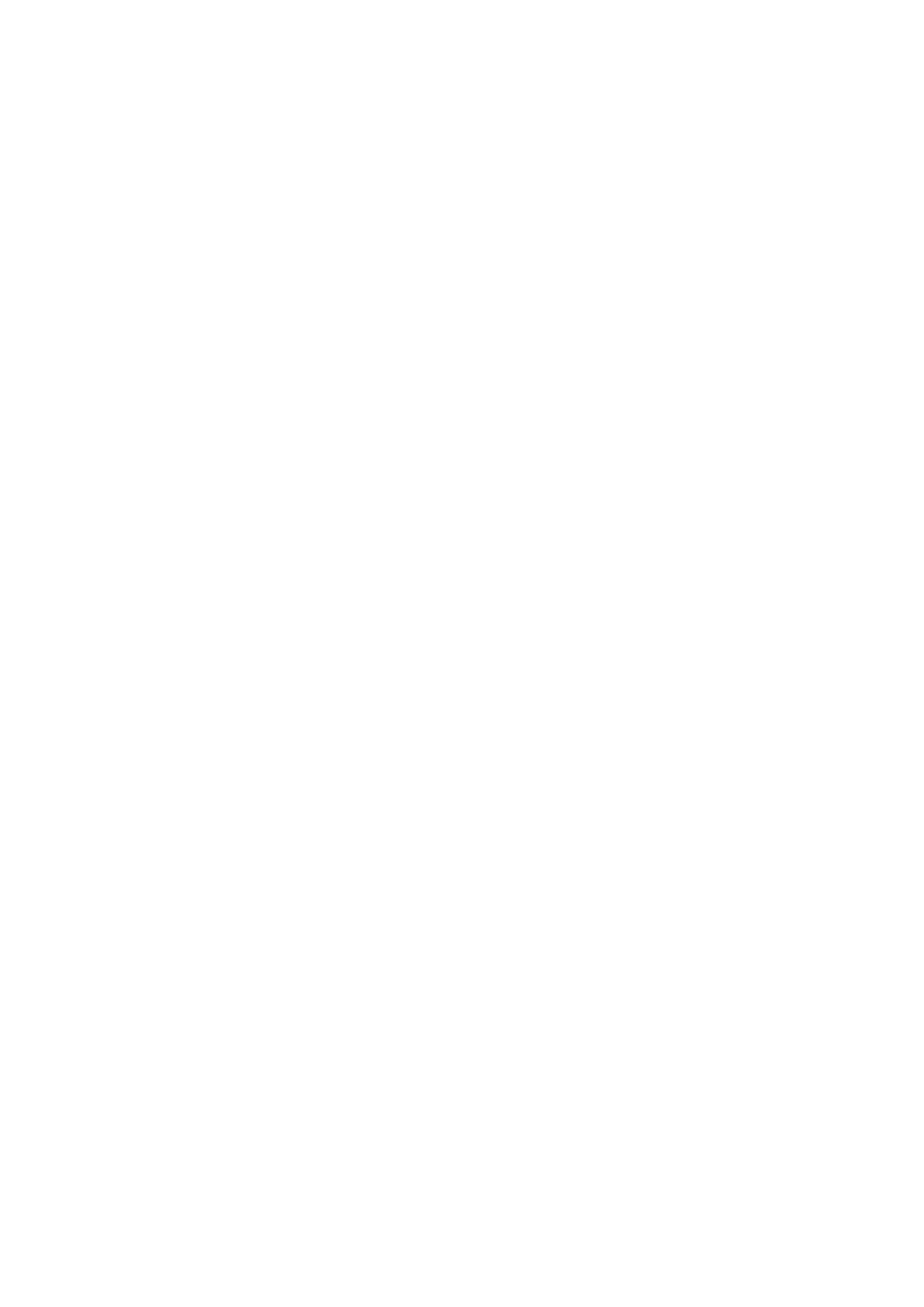# **EIB INVESTMENT SURVEY 2021**

# Bulgaria Overview

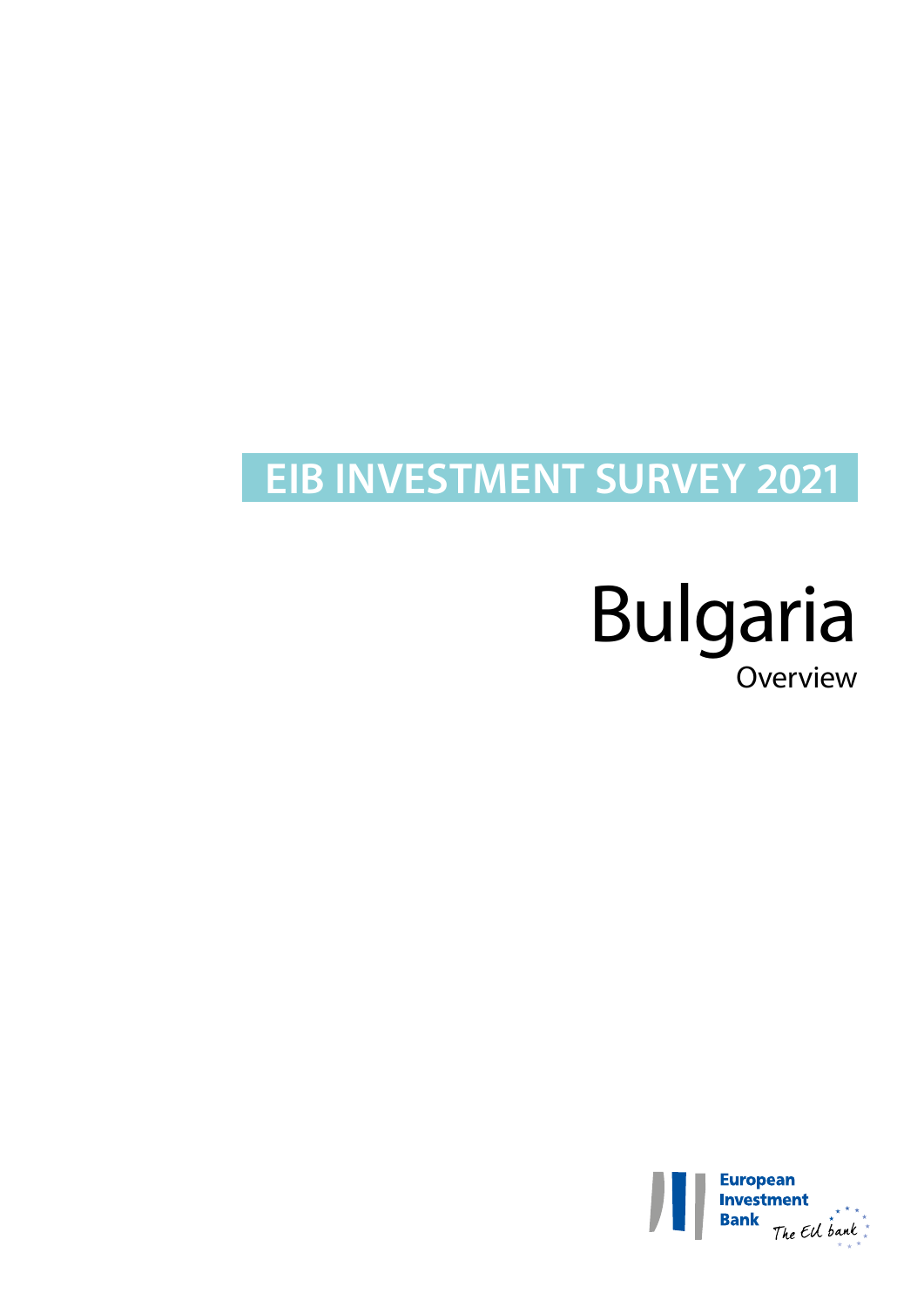#### **EIB Investment Survey Country Overview: Bulgaria**

© European Investment Bank (EIB), 2021. All rights reserved.

#### **About the EIB Investment Survey (EIBIS)**

The EIB Group Survey on Investment, which has been administered since 2016, is a unique, annual survey of some 13 500 firms. It covers firms in all European Union Member States and also includes a sample of firms in the United Kingdom and the United States.

The survey collects data on firm characteristics and performance, past investment activities and future plans, sources of finance, financing issues and other challenges that firms face, such as climate change and digital transformation. The EIBIS, which uses a stratified sampling methodology, is representative across all 27 EU Member States, the United Kingdom and the United States, as well as across four classes of firm size (micro to large) and four main economic sectors (manufacturing, construction, services and infrastructure). The survey is designed to build a panel of observations, supporting the analysis of time-series data. Observations can also be linked back to data on firm balance sheets and profit and loss statements. The EIBIS was developed by the EIB Economics Department. It is managed by the department with the support of Ipsos MORI.

#### **About this publication**

The series of reports provide an overview of data collected for the 27 EU Member States, the United Kingdom and the United States. The reports are intended to provide a snapshot of the data. For the purpose of these publications, data are weighted by value-added to better reflect the contribution of different firms to economic output. Contact: eibis@eib.org.

#### **Download the findings of the EIB Investment Survey for each EU country or explore the data portal at www.eib.org/eibis.**

#### **About the Economics Department of the EIB**

The mission of the EIB Economics Department is to provide economic analyses and studies to support the Bank in its operations and in the definition of its positioning, strategy and policy. The department and its team of 40 economists is headed by Debora Revoltella, director of economics.

#### **Main contributors to this publication**

Atanas Kolev, Julie Delanote, Irene Rizzoli.

#### **Disclaimer**

The views expressed in this publication are those of the authors and do not necessarily reflect the position of the EIB.

#### **About Ipsos Public Affairs**

Ipsos Public Affairs works closely with national governments, local public services and the not-for-profit sector, as well as international and supranational organisations. Its around 200 research staff in London and Brussels focus on public service and policy issues. Our research makes a difference for decision makers and communities.

For further information on the EIB's activities, please consult our website, [www.eib.org](http://www.eib.org). You can also contact our InfoDesk, [info@eib.org](http://info@eib.org).

Published by the European Investment Bank. Printed on FSC® Paper.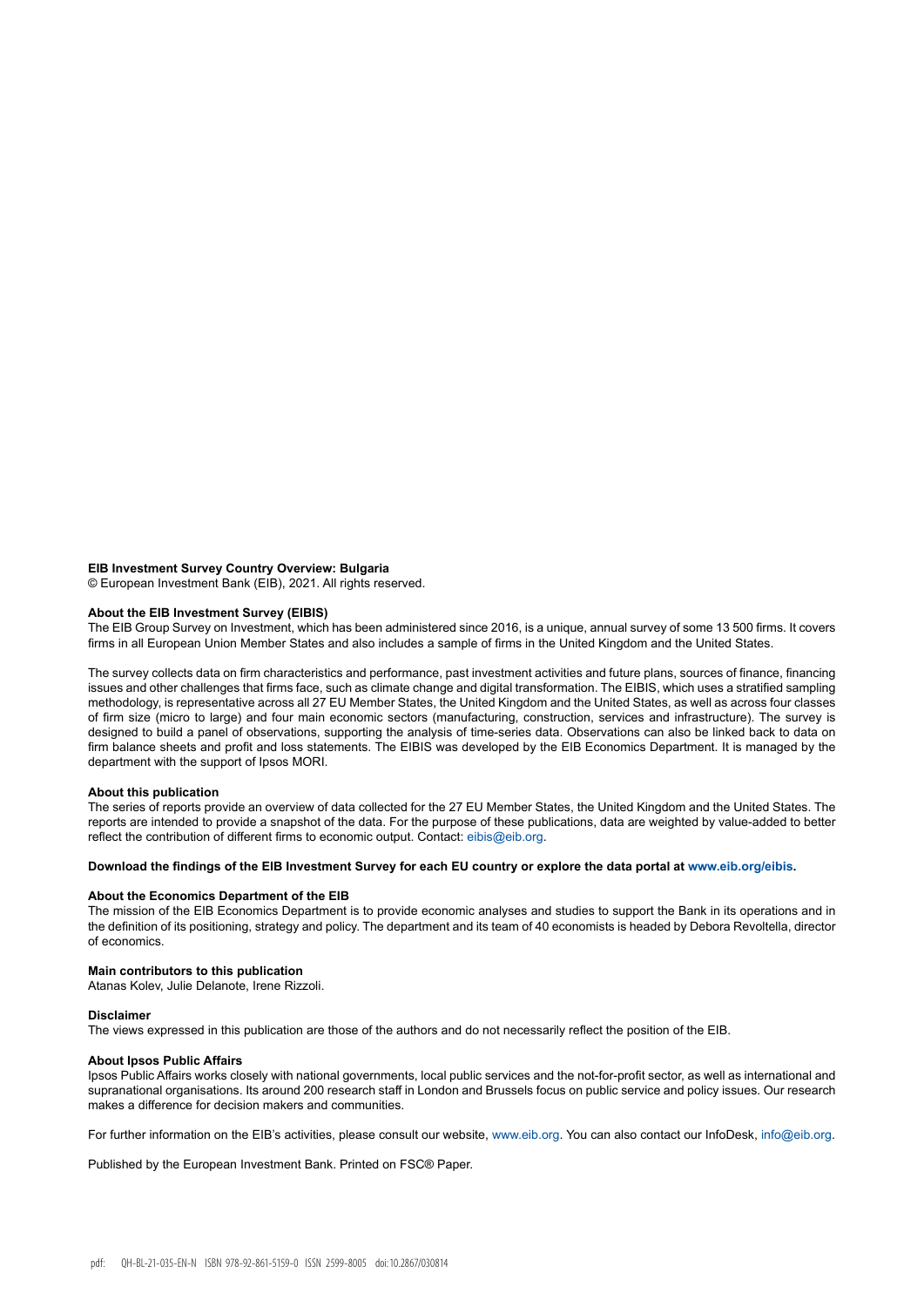# EIBIS 2021 – Bulgaria

#### **KEY RESULTS**

#### **Investment Dynamics and Focus**

The share of Bulgarian firms investing in EIBIS 2021 is 61%, the second lowest in the EU after Romania (60%). However, Bulgarian firms have become more optimistic in 2021, as more expect to increase rather than decrease investment (net 9%), again the second lowest share in the EU. Large firms and firms from the services sector are most likely to increase investment for 2021. That said, the share of services sector firms investing in 2020 was just 49%.

On average, firms across Bulgaria spent half (49%) of their investment in 2020 with the purpose of replacing buildings and equipment, an increase compared to EIBIS 2020 (40%) but similar to the EU average (50%). The share of investment in new products and services is much lower in Bulgaria (11%) than in the EU (17%).

#### **Impact of COVID-19**

COVID-19 had a strong negative impact on Bulgarian firm's sales, with almost half of them reporting a reduction in sales, in line with the EU average. The effect of COVID-19 on investment of Bulgarian firms, however, was somewhat stronger than in the rest of the EU. While it is difficult to identify the reasons, differences in policy support for the corporate sector and in access to finance are most likely behind it. Bulgarian firms were less proactive in addressing the consequences of the pandemic in the short-term, as only 40% took an action, compared to 57% in the EU.

#### **Investment Needs and Priorities**

Most Bulgarian firms consider that they have taken good investment decisions over the past 3 years, but the share is lower than that in the EU. In the longer term, Bulgarian firms perceive much smaller effects on digitalization and greater negative effects on employment than their European peers.

#### **Innovation Activities**

The share of Bulgarian firms that did not innovate is high and increased during the pandemic. Large firms and SMEs show similar levels of innovation but the share of firms who introduced innovations in the country or the global market is higher for SMEs.

#### **Drivers and Constraints**

Bulgarian firms remain on balance pessimistic about the political and regulatory climate, in line with the EU average. Nevertheless, expectations for the overall economic climate have become positive again, as well as the perception of business prospects in the sector and availability of finance.

Availability of skilled staff is cited as the main long-term barrier to investment (81%), followed by uncertainty about the future (77%). Both of these barriers are in line with the EU averages. Compared to EU firms, Bulgarian firms are less likely to consider the lack of availability of digital infrastructure as an obstacle to investment (35% versus 45% respectively).

#### **Investment Finance**

Access to finance conditions are slightly more worrisome than in the EU overall: the share of finance constrained firms in Bulgaria is 9%, which is in line with previous waves of EIBIS and remains above the EU average of 5%. Firms that used external finance in 2020 are on balance satisfied with the finance received. Collateral requirements and cost of finance are the two features of loan contracts that firms complain most about.

Around two in five firms (43%) have received financial support in response to the COVID-19 pandemic, lower than among EU firms (56%). The predominant mode of such support was in the form of subsidies that do not need to be paid back (35%).

#### **Climate Change and Energy Efficiency**

Half of all firms in Bulgaria (50%) consider that climate change is having an impact on their business. While 63% of firms in Bulgaria see the transition to stricter climate standards and regulations as having no impact on their business, a higher share of firms see the transition as a risk rather than an opportunity for the business over the next five years (24% compared to 13%).

Firms in Bulgaria are less likely than EU firms to make climate- change related investments and investments in energy efficiency. Around a quarter of firms have made investments to tackle the impact of climate change, with a third planning to invest in the future, much lower than among EU firms (33% compared to 47% respectively). Around a quarter of firms reported investing in energy efficiency in 2020, which is a decline compared to 2019 and is less than the EU (28% compared to 37%, both in the EU and in 2019). Among other reasons, a lower share of Bulgarian firms than EU firms that set and monitored internal targets on carbon emissions and energy consumption might provide some explanation (37% compared to 46% respectively).

#### **Firm management, gender balance and employment**

Asked about several management practices, three-quarters of firms in Bulgaria linked individual performance to pay and three-quarters strove for gender balance in 2020. These shares are slightly above the EU average. Around two fifths of firms also claim to have made use of strategic monitoring system, below the average for the EU. Overall, employment in Bulgarian firms did not react significantly to the economic effects of COVID-19 similarly to the pattern across the EU.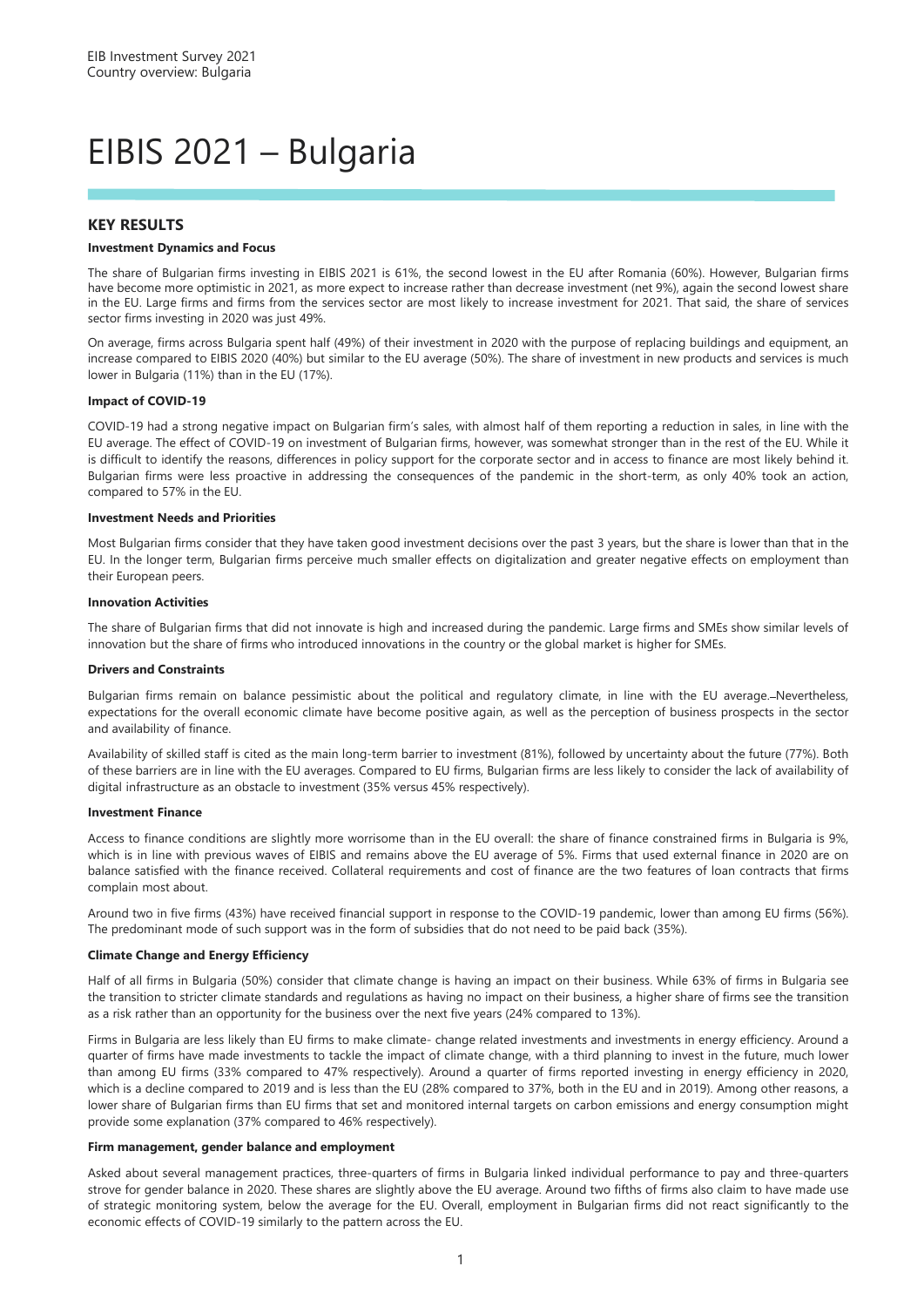## Investment Dynamics and Focus

### **INVESTMENT DYNAMICS BY INSTITUTIONAL SECTOR**

With the COVID-19 crisis abruptly affecting the economy, investment plunged at the beginning of 2020. The drop in investment was driven by the private sector, while government investment increased compared to the pre-crisis level.

After a small improvement in the second quarter of 2021, investment fell back to 5% below the prepandemic level in Q3 2021.



*The graph on the left shows the evolution of total Gross Fixed Capital Formation (in real terms); by institutional sector. The data are transformed into four-quarter sums, deflated using the*  implicit deflator for total GFCF. The four-quarter sum of total GFCF in 2019 Q4 is normalized to 0. Source: Eurostat<br>The graph on the right shows the year-on-year growth of total gross fixed capital formation (in real term *Source: Eurostat.*

### **INVESTMENT CYCLE AND EVOLUTION OF INVESTMENT EXPECTATIONS**

The share of Bulgarian firms investing in 2020 is 61%, the second lowest in the EU after Romania (60%). However, firms have become more optimistic in for 2021, as more expect to increase rather than decrease investment (net 9%), remaining below the average EU levels.

Large firms and firms from the services sector are most likely to increase investment in the 2021. That said, the share of services sector firms investing in 2020 was just 49%.



*'Realised change' is the share of firms who invested more minus those who invested less; 'Expected change' is the share of firms who expect(ed) to invest more minus those who expect(ed) to invest less.*

**Low investment High investment**  Firms expecting to increase/decrease investment in **Firms expecting to increase/decrease investment in expanding expanding**  $10%$ (net balance %) **current financial year (net balance %)** Services Large EU 2021 Large 20%  $\mathcal{L}$ BG 2021 Infrastructure current financial year SME  $BG$  2019  $0%$ Construction Manufacturing -20%  $B<sub>6</sub>$  2020 -40% 45% 50% 55% 60% 65% 70% 75% 80% 85% 90% **High investment Low investment contracting contracting Share of firms investing**

*Share of firms investing shows the percentage of firms with investment per employee greater than EUR 500. The y-axis line crosses x-axis on the EU average for EIBIS 2021.*

*Base: All firms Base: All firms (excluding don't know/refused responses)*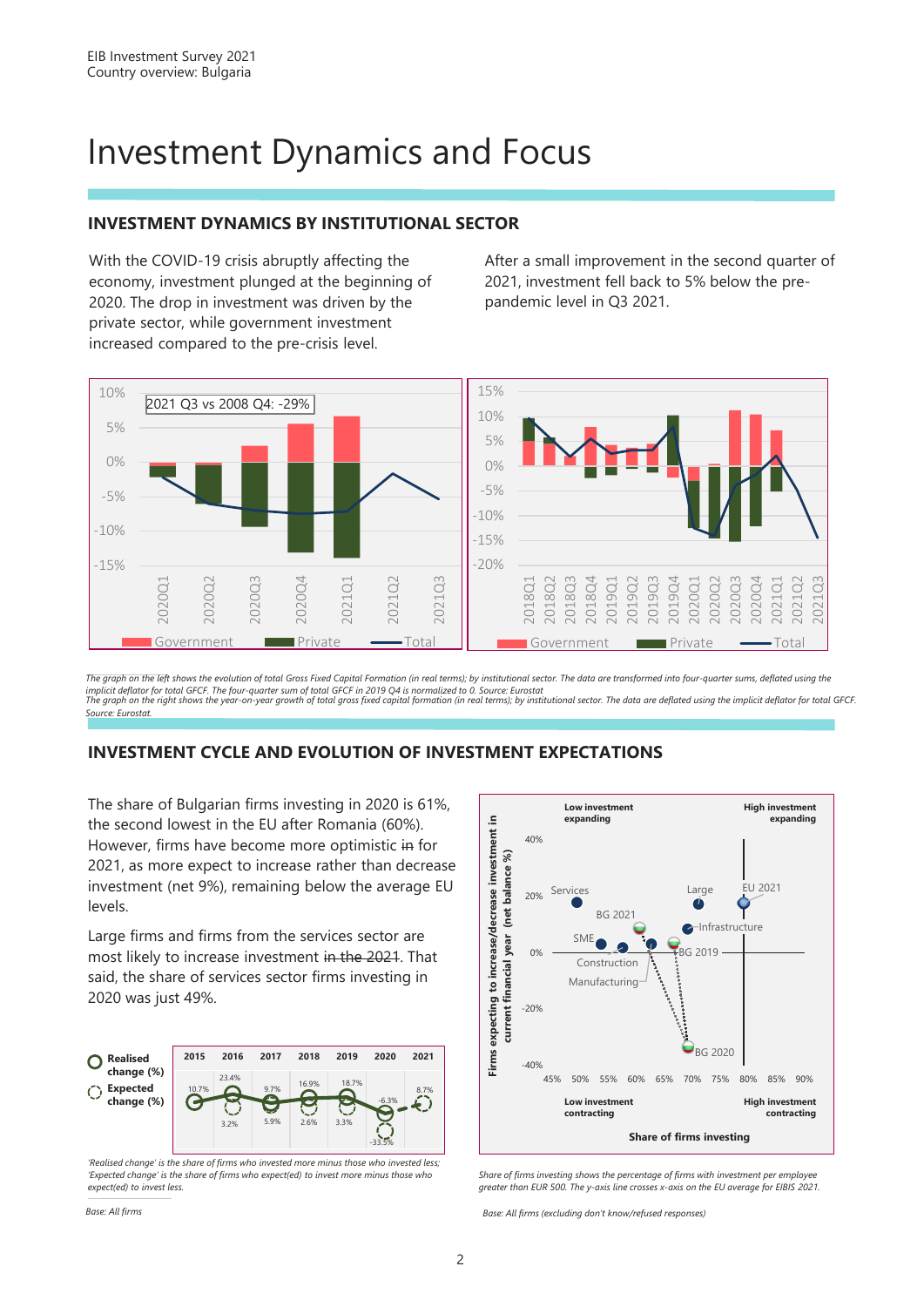### Investment Dynamics and Focus

### **PURPOSE OF INVESTMENT IN LAST FINANCIAL YEAR (% of firms' investment)**

On average, firms across Bulgaria spent half (49%) of their investment in 2020 for the purpose of replacing buildings and equipment, an increase compared to what was reported for 2019 in EIBIS 2020 (40%), but similar to the EU average (50%). The share of investment in new products and services was much lower in Bulgaria (11%) than in the EU (17%).

The share of investment in replacements was higher for large firms compared to SMEs (54% versus 46%) and for infrastructure firms (60%) compared to firms in other sectors.

Unlike firms in other sectors, manufacturing businesses report highest share of investment for capacity expansion (44%) in 2020.

*Q. What proportion of total investment was for (a) replacing capacity (including existing buildings, machinery, equipment, IT) (b) expanding capacity for existing products/ services (c) developing or introducing new products, processes, services?*

*Base: All firms who have invested in the last financial year (excluding don't know/ refused responses)*

#### **INVESTMENT AREAS**



*Q. In the last financial year, how much did your business invest in each of the following with the intention of maintaining or increasing your company's future earnings?*

*\*\*Caution small base size*



Out of the six investment areas considered, the highest share of investment in 2020 was in machinery and equipment (60%), remaining higher than the EU average (48%). Land, business buildings and infrastructure seized the second largest share of investment in the country (19%). These patterns are broadly in line with the EIBIS 2020 findings.

Firms operating in services tended to allocate a larger share of their investment to land, business buildings and infrastructure (26%) compared to firms in other sectors (ranging from 16% to 19%). Firms in services also allocated a larger share of investments in software, data, IT and website (16% vs 3% to 10% for other sectors).

Investment in intangible assets in Bulgaria (21%) was substantially lower than the EU average (38%). Intangible assets are recognised as an important input in innovative activities and are positively related to firm productivity levels.

*Base: All firms who have invested in the last financial year (excluding don't know/refused responses)*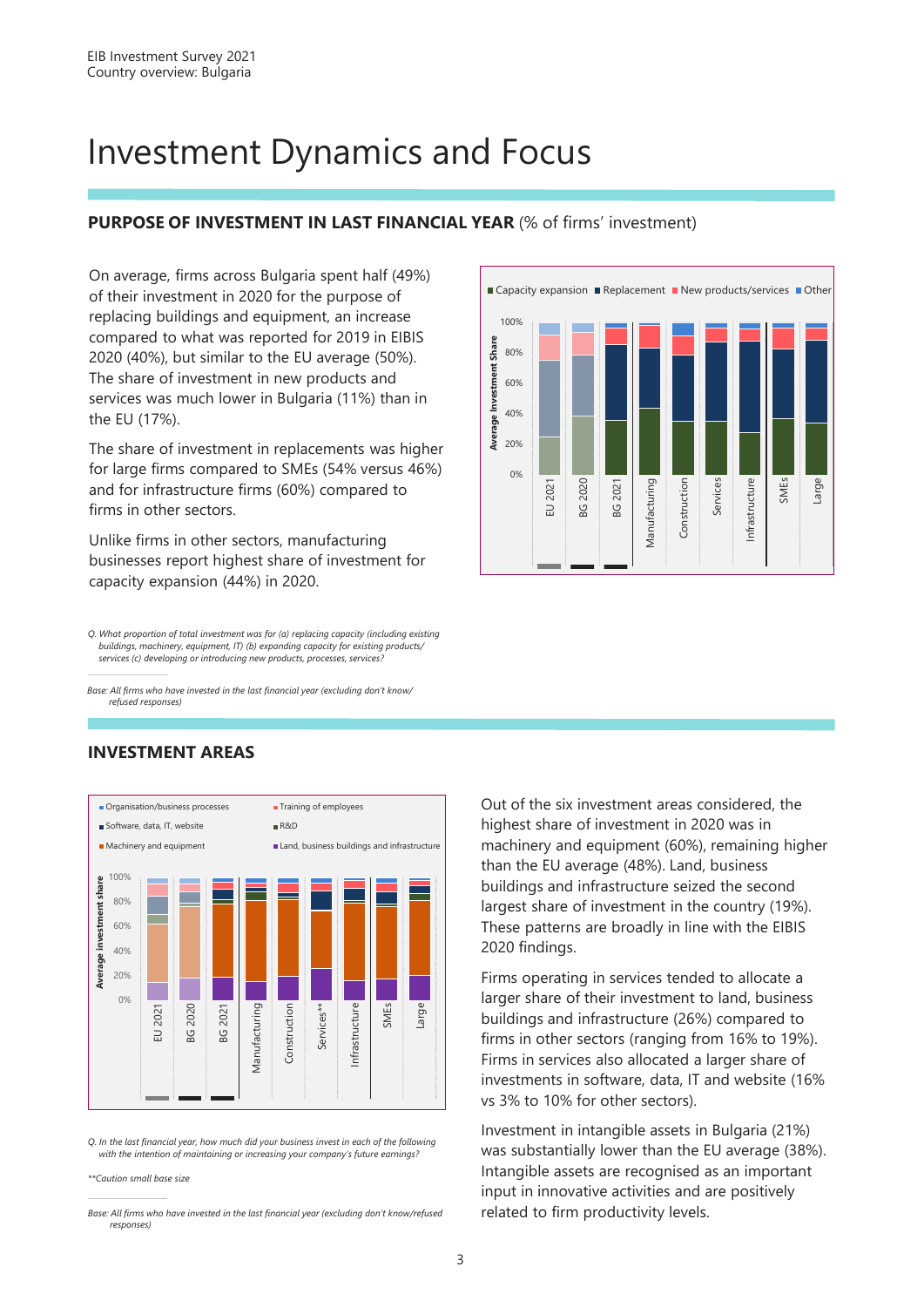# Impact of COVID-19

#### **IMPACT OF COVID-19 ON SALES**

COVID-19 hit firms in various ways. When asked about the impact on sales, a half of all Bulgarian firms (50%) report a decline in sales or turnover due to COVID-19 compared to the beginning of 2020 – in line with the EU average (49%).

17% of Bulgarian firms have experienced an increase in sales, a slightly lower share compared to the EU average (21%).

The impact on sales was greater among SMEs than large firms, with 55% of SMEs experiencing a decline in sales compared to 42% of large firms.



*Q. What has been the impact so far of the COVID-19 pandemic on your company's sales or turnover compared to the beginning of 2020?*

*Base: All firms (excluding don't know/refused responses)*

#### **SHORT-TERM ACTIONS AS A RESULT OF COVID-19**



*Q. As a response to the COVID-19 pandemic, have you taken any actions or made investments to…?*

Only 40% of firms in Bulgaria report having taken at least one short-term action due to COVID-19, a much lower share than the EU average (57%).

The most cited area of action or investment is to become more digital, as reported by 24% of firms in Bulgaria, a share below the EU average of 46%.

Large firms are more likely than SMEs to have taken actions or invested in order to develop new products or become more digital as a response to the crisis. Contrarily, SMEs were more likely than large firms to shorten their supply chain.

*Base: All firms (excluding don't know/refused responses)*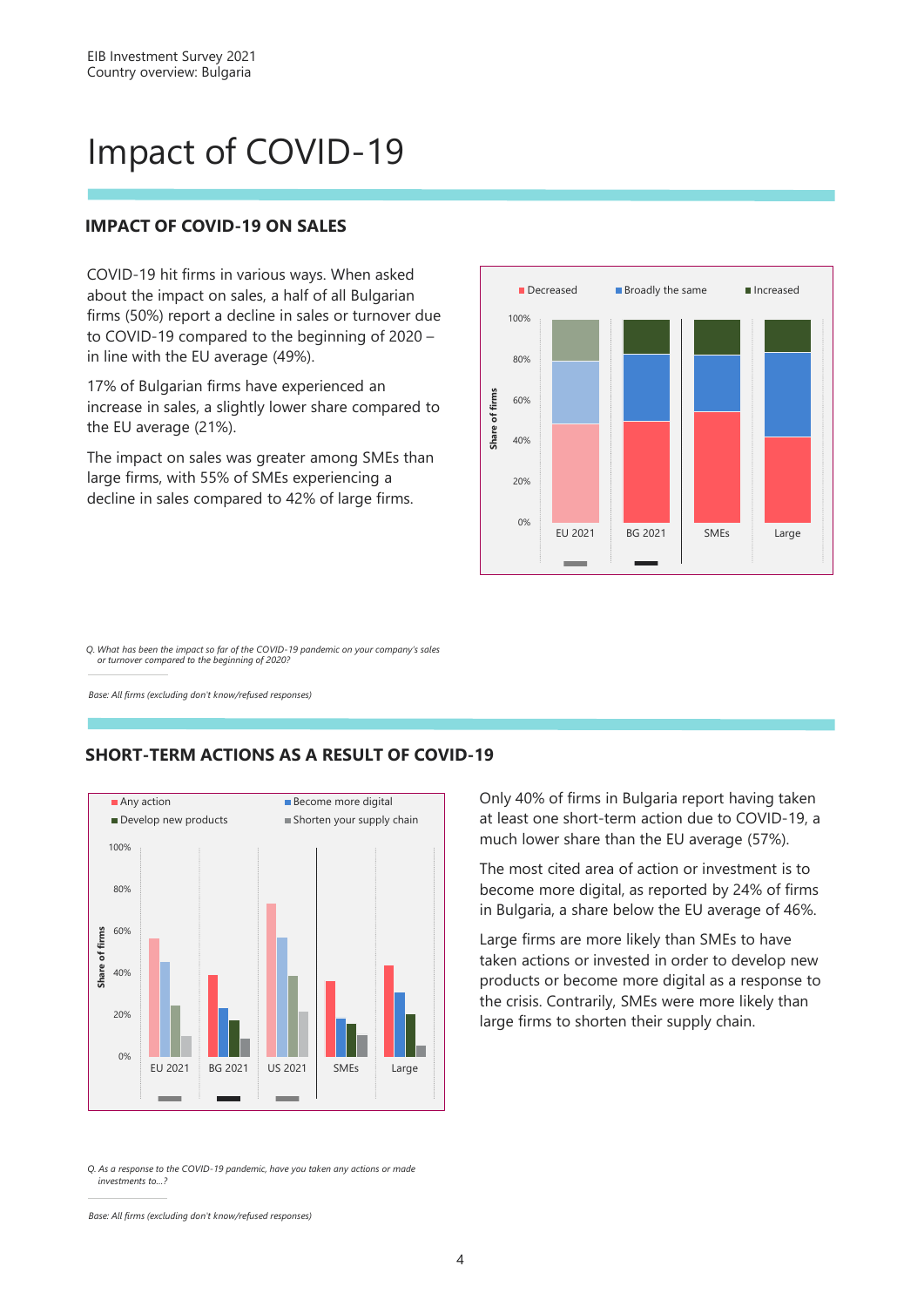# Impact of COVID-19

#### **IMPACT OF COVID-19 ON INVESTMENT**

When asked about whether they made any changes to their investment expectation during the pandemic, 76% of Bulgarian firms report no change, higher than the EU average (71%). Nevertheless, 22% of Bulgarian firms report revising plans downwards due to COVID-19, while only a few (2%) report revising them upwards. This is similar to the EU average (with 26% of firms decreasing and 3% increasing investment).

Construction sector firms are the most likely to have revised their investment plans downwards (34%) compared to firms in other sectors. The effect of the pandemic on investment plans was smallest in the services sector, as 89% of firms report that it had no effect on their investment plans. Large and small firms in Bulgaria reacted similarly to the pandemic, unlike in the rest of the EU, where a higher share of large firms revised plans downwards.

*Q. You mentioned revising your investment plans due to the COVID-19 pandemic. Did pandemic? Q. Has your company taken any of the following actions as a result of the COVID-19* 

*you revise them upward or downward?*

*Base: All firms (excluding don't know/refused responses)*



**DIFFERENCES IN IMPACT OF COVID-19 ON INVESTMENT**

Overall, firms with negative sales impact caused by the COVID-19 crisis are more likely to revise their investment plans downwards compared to firms with stable or positive sales impact (25% compared to 18%).

*Q. Do you expect the COVID-19 outbreak to have a long-term impact on any of the following?*

*Q. What has been the impact so far of the COVID-19 pandemic on your company's sales or turnover compared to the beginning of 2020? Has it…?*

*Base: All firms (excluding don't know/refused responses)*

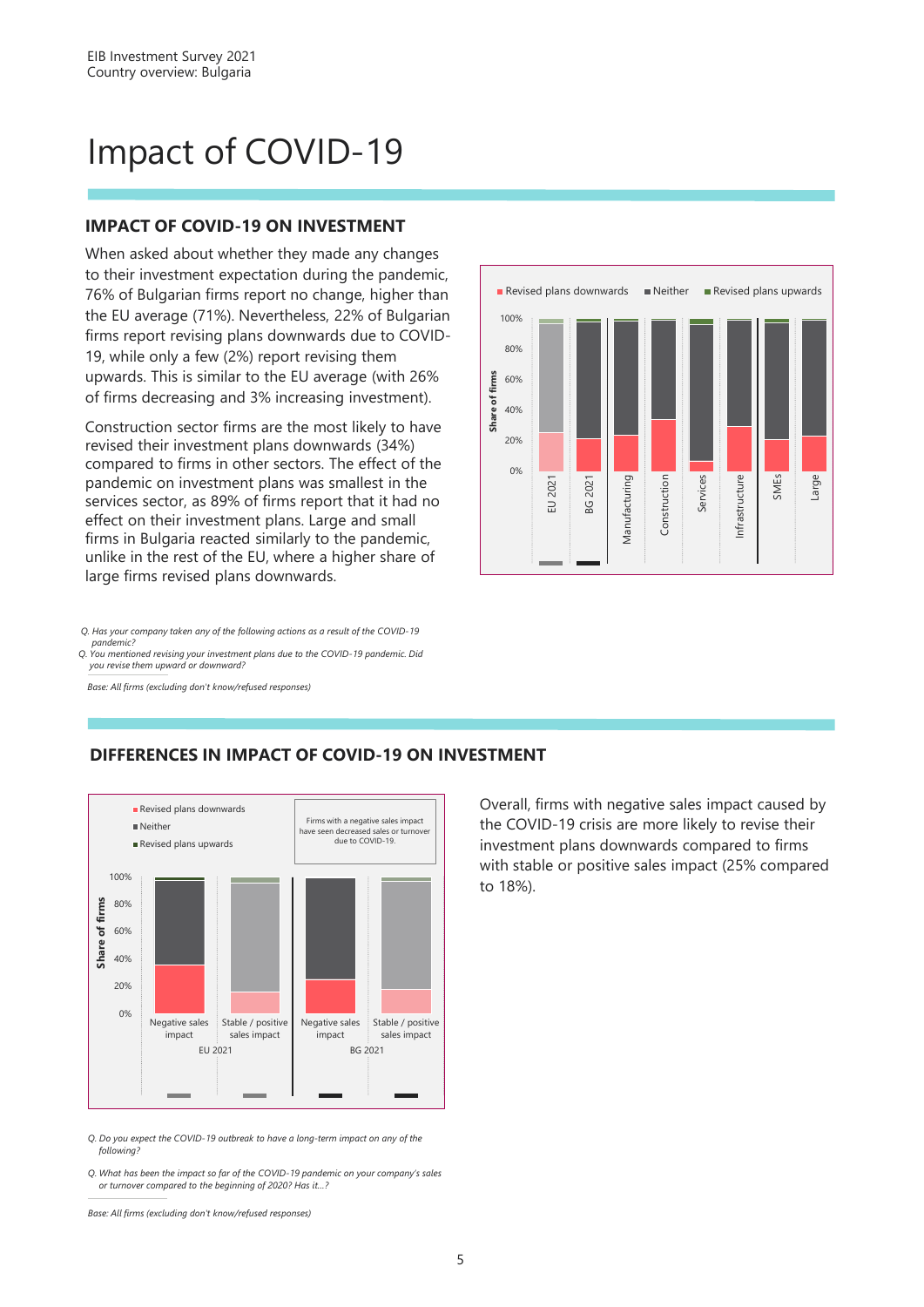## Investment Needs and Priorities

### **PERCEIVED INVESTMENT GAP**

The majority of Bulgarian firms do not perceive gaps in their investment activities. In spite of the difficult circumstances, about three in four firms in Bulgaria believe that their investment over the last three years was about the right amount (76%). These results are similar to EIBIS 2020 (75%) and are below the EU average (82%).

Overall 16% of Bulgarian firms believe they have invested too little and this perceived underinvestment is highest among firms operating in construction (23%) and infrastructure (20%) sectors and among SMEs (19%).



*Q. Looking back at your investment over the last 3 years, was it too much, too little, or about the right amount?*

*Base: All firms (excluding 'Company didn't exist three years ago' responses)*



#### **SHARE OF FIRMS AT OR ABOVE FULL CAPACITY**

*Full capacity is the maximum capacity attainable e.g. company's general practices regarding the utilization of machines and equipment, overtime, work shifts, holidays etc.*

*Q. In the last financial year, was your company operating above or at maximum capacity attainable?*

*Base: All firms (data not shown for those operating somewhat or substantially below full capacity)*

Only 43% of the firms report having operated at or above full capacity in EIBIS 2021, which is slightly below the EU average (49%) and significantly below the reported share in EIBIS 2020 (59%).

Following a large decline from EIBIS 2020, firms in the construction sector were the least likely to be operating at or above full capacity (28%) with other sectors ranging from 43% to 48%.

The share of SMEs operating at or above full capacity has also declined since EIBIS 2020 (40% from 65% at EIBIS 2020). Large firms, on the other hand, maintained a similar share of capacity utilisation as in EIBIS 2020.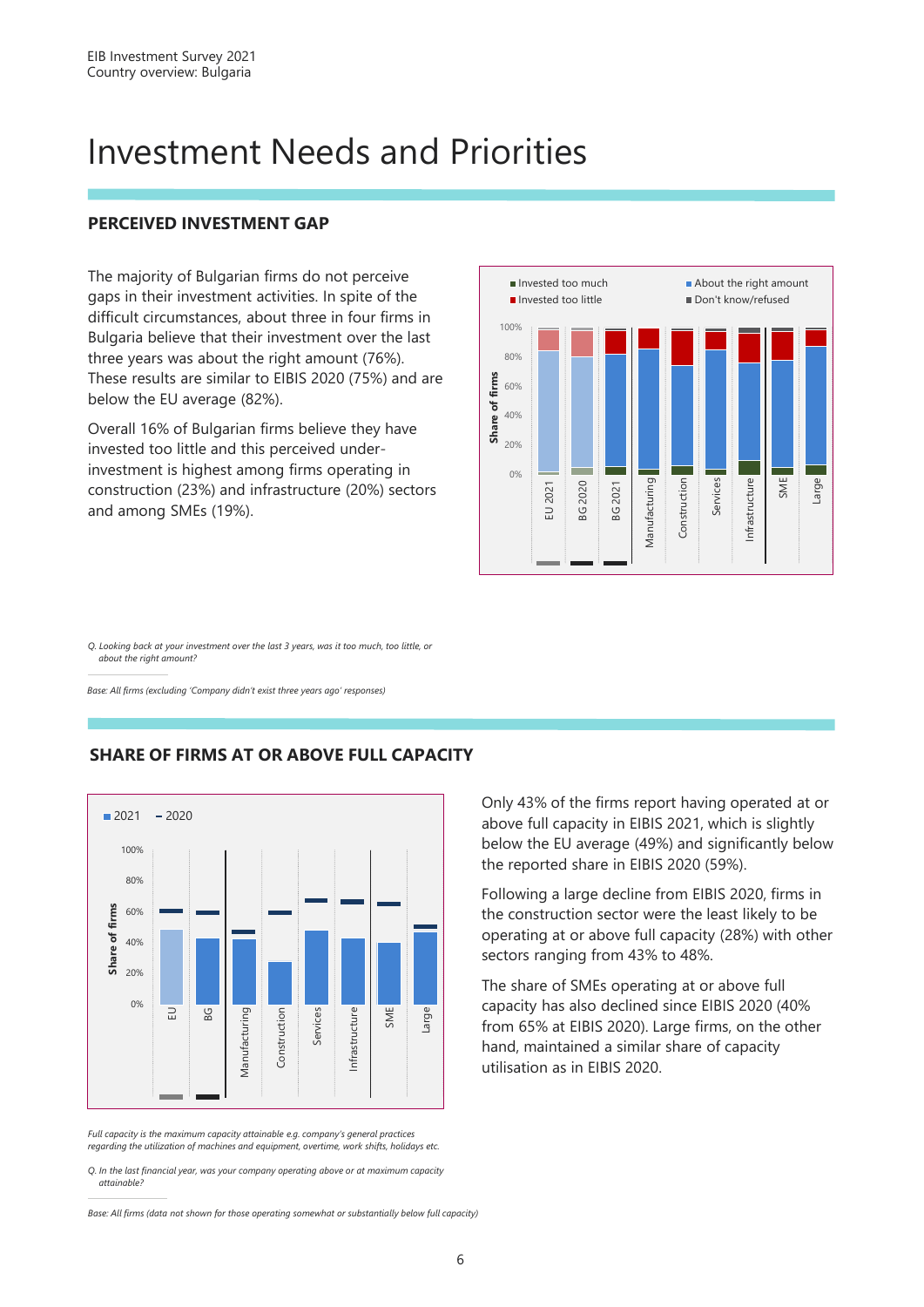# Investment Needs and Priorities

### **FUTURE INVESTMENT PRIORITIES** (% of firms)

Expanding capacity for existing products/services is the most commonly cited investment priority for the next years (35%) among Bulgarian firms, followed by investment in new products/services (25%) and replacement of existing buildings, machinery, equipment and IT (25%).

Around 15% of firms in Bulgaria have no investment planned, more than across the EU (9%). Firms in the service sector (28%) and SMEs (22%) are the most likely to have no investment planned.

Construction firms are more likely than firms in other sectors to cite capacity expansion as an investment priority (49%). While manufacturing firms cite new products/services as their number one priority (36%), while replacement is the priority among infrastructure firms (44%).

*Q. Looking ahead to the next 3 years, which is your investment priority (a) replacing existing buildings, machinery, equipment, IT; (b) expanding capacity for existing products/services; (c) developing or introducing new products, processes, services?*

*Base: All firms (excluding don't know/refused responses)*



#### **COVID-19 LONG-TERM IMPACT**

*Q. Do you expect the COVID-19 outbreak to have a long-term impact on any of the following?*



COVID-19 will have a long-term impact on needs and priorities for more than half of the firms in Bulgaria (62%). This is slightly below the reported levels in EIBIS 2020 (70%) and below the EU average (72%).

In Bulgaria, 29% of firms expect the long-term impact of COVID-19 to be an increased use of digital technologies, a much lower share than across the EU as a whole (55%).

Firms in Bulgaria are more pessimistic about the employment situation than across the EU, with more than a quarter (27%) expecting a permanent reduction in employment compared to 13% across the EU.

The share of firms that perceive a long-term effect of the pandemic on their product portfolio is broadly the same as the average EU share and has declined since EIBIS 2020.

*Base: All firms*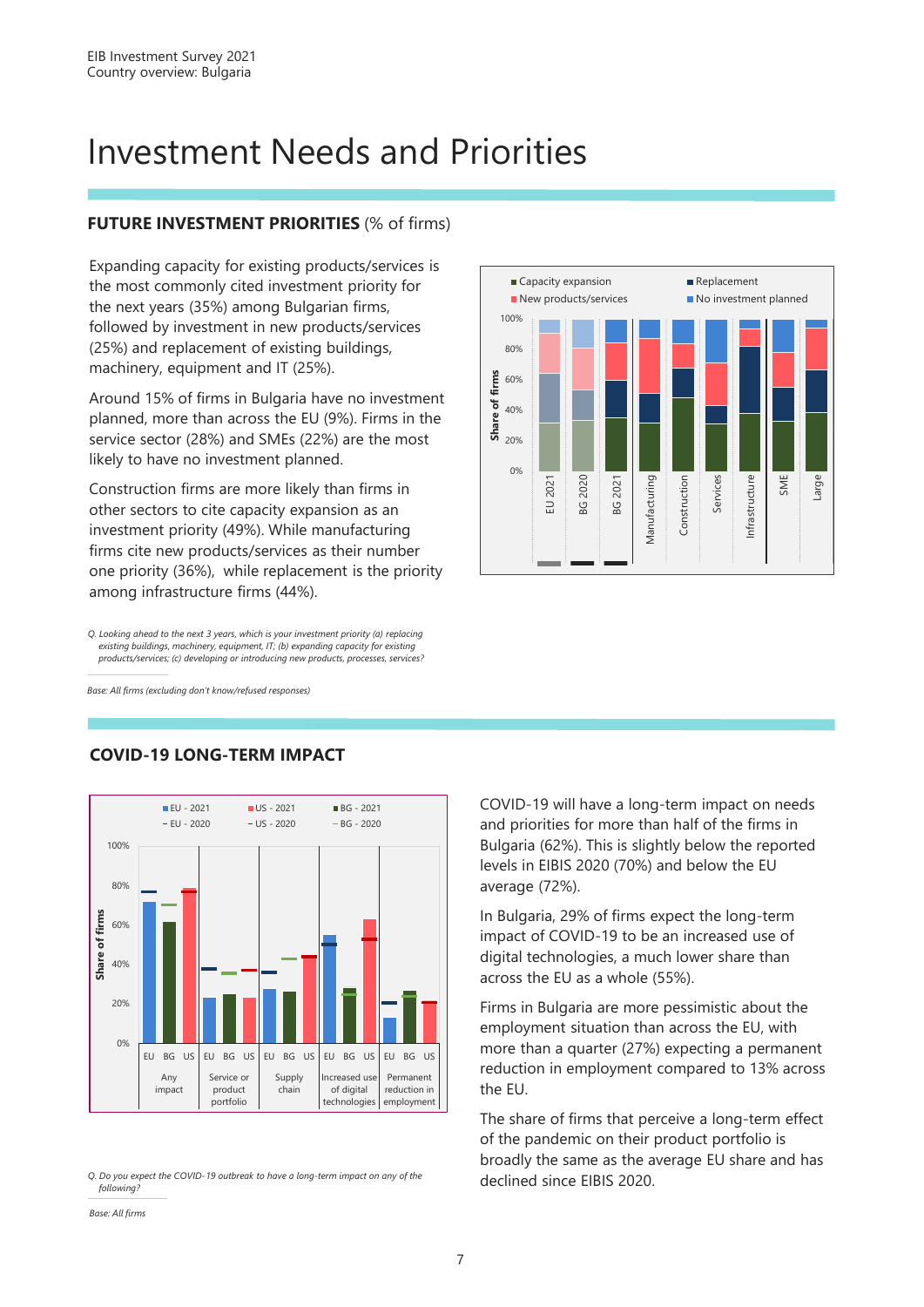## Innovation Activities

### **INNOVATION ACTIVITY**

introduced new products, processes or services as part of their investment activities in 2020, including 4% who claim to have undertaken innovation that is new to the country or global market. This is lower than what was reported in EIBIS 2020 (28%) and below the average for the EU (36%).

Manufacturing firms were the most likely to innovate (31%) in 2020, while those operating in services were the least likely to do so (12%).

Bulgarian SMEs are more likely to have introduced innovation that was new to the country or global market (6%) than large firms were (1%).



*Q. What proportion of total investment was for developing or introducing new products, processes, services?* 

*Q. Were the products, processes or services new to the company, new to the country, new to the global market?*

*Base: All firms (excluding don't know/refused responses)*

### **INNOVATION PROFILE**



*Q. What proportion of total investment was for developing or introducing new products, processes, services?* 

*Q. Were the products, processes or services new to the company, new to the country, new to the global market?*

*Q. In the last financial year, how much did your business invest in Research and Development (including the acquisition of intellectual property) with the intention of maintaining or increasing your company's future earnings?* 

*Base: All firms (excluding don't know/refused responses)*

When firms' innovation and research and development behaviour is profiled more widely, only 6% of firms in the country can be classified as 'active innovators' and a further 6% of firms can be classified as 'developers'. This is significantly below the EU average where 18% of firms are classified as 'active innovators'.

The share of firms that had no innovation or R&D activity in 2020 (70%) has significantly increased compared to 2019, as reported in EIBIS 2020 (60%).

*The 'No innovation and no R&D' group comprises firms that did not introduce any new products, processes or services in the last financial year. The 'Adopter only' introduced new products, processes or services but without undertaking any of their own research and development effort. 'Developers' are firms that did not introduce* new products, processes or services but allocated a significant part of their<br>investment activities to research and development. 'Incremental' and 'Leading *innovators' have introduced new products, processes and services and also invested in research and development activities. The two profiles differ in terms of the novelty of the new products, processes or services. For incremental innovators these are 'new to the firm'; for leading innovators' these are new to the country/world'.*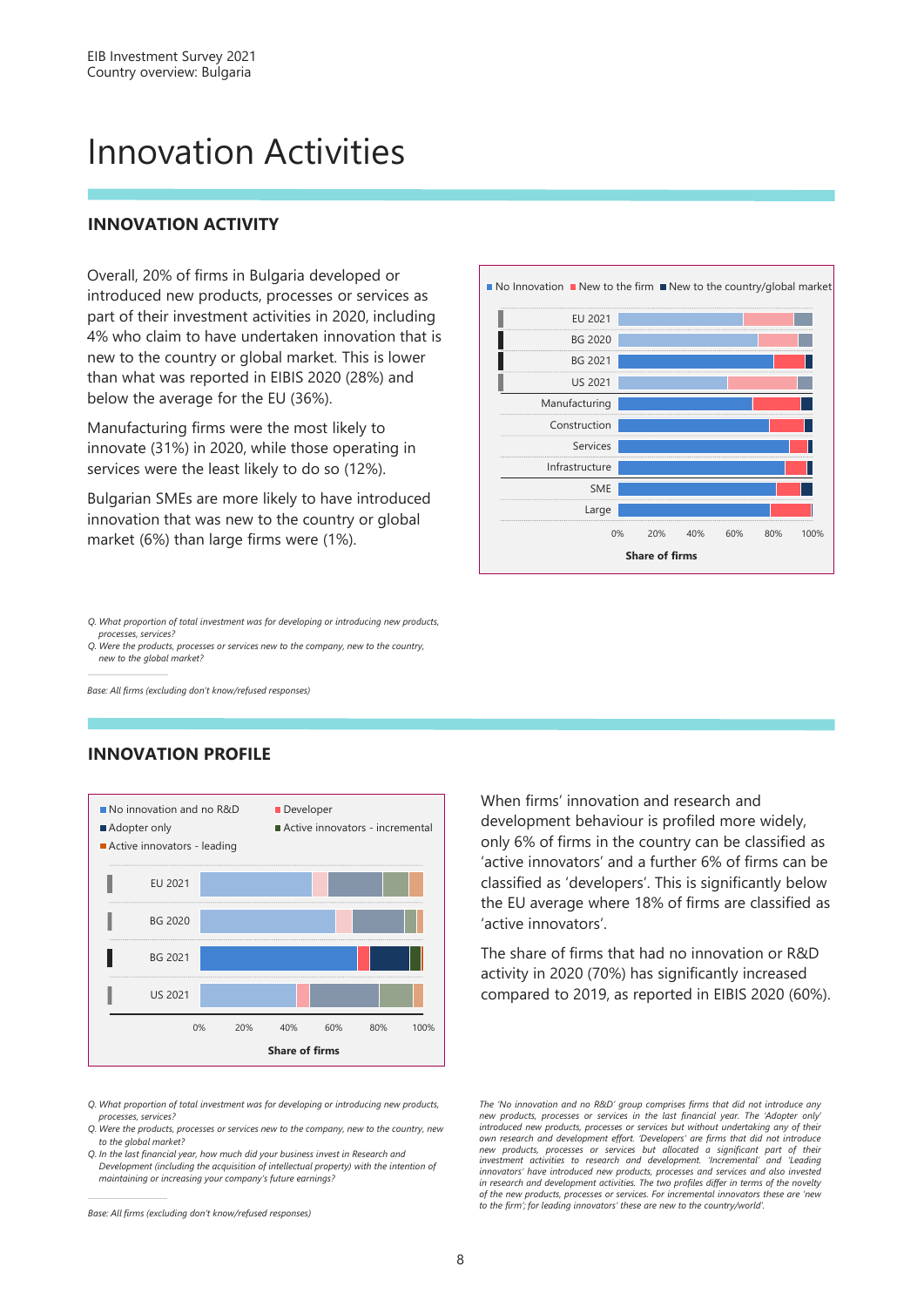# Innovation Activities

### **IMPLEMENTATION OF ADVANCED DIGITAL TECHNOLOGIES**

Overall, Bulgarian firms report a lower implementation of all the advanced digital technologies they were asked about compared to the EU average.

Half of all firms (51%) have introduced at least one of the advanced digital technologies they were asked about. This is similar to EIBIS 2020 (54%) but is below the EU average (61%). This difference is due to a lower share of firms in Bulgaria introducing multiple advanced digital technologies compared to the EU average.

Firms in the construction sector are the least likely to have implemented at least one advanced digital technology (28%).

In addition, large firms are also more likely than SMEs to have implemented multiple technologies (36% versus 12%).

*Q. Can you tell me for each of the following digital technologies if you have heard about them, not heard about them, implemented them in parts of your business, or whether your entire business is organised around them?*

*Base: All firms (excluding don't know/refused responses)*



*Reported shares combine implemented the technology 'in parts of business' and 'entire business organised around it'*



### **ADVANCED DIGITAL TECHNOLOGIES**

**\* Sector: 1 = Asked of Manufacturing firms, 2 = Asked of Services firms, 3 = Asked of Construction firms, 4 = Asked of infrastructure firms**

*Q. Can you tell me for each of the following digital technologies if you have heard about them, not heard about them, implemented them in parts of your business, or whether your entire business is organised around them?*

*Reported shares combine implemented the technology 'in parts of business' and 'entire business organised around it'*

*Base: All firms (excluding don't know/refused responses*); Sample size *BG: Manufacturing (137); Construction (115); Services (114); Infrastructure (108)*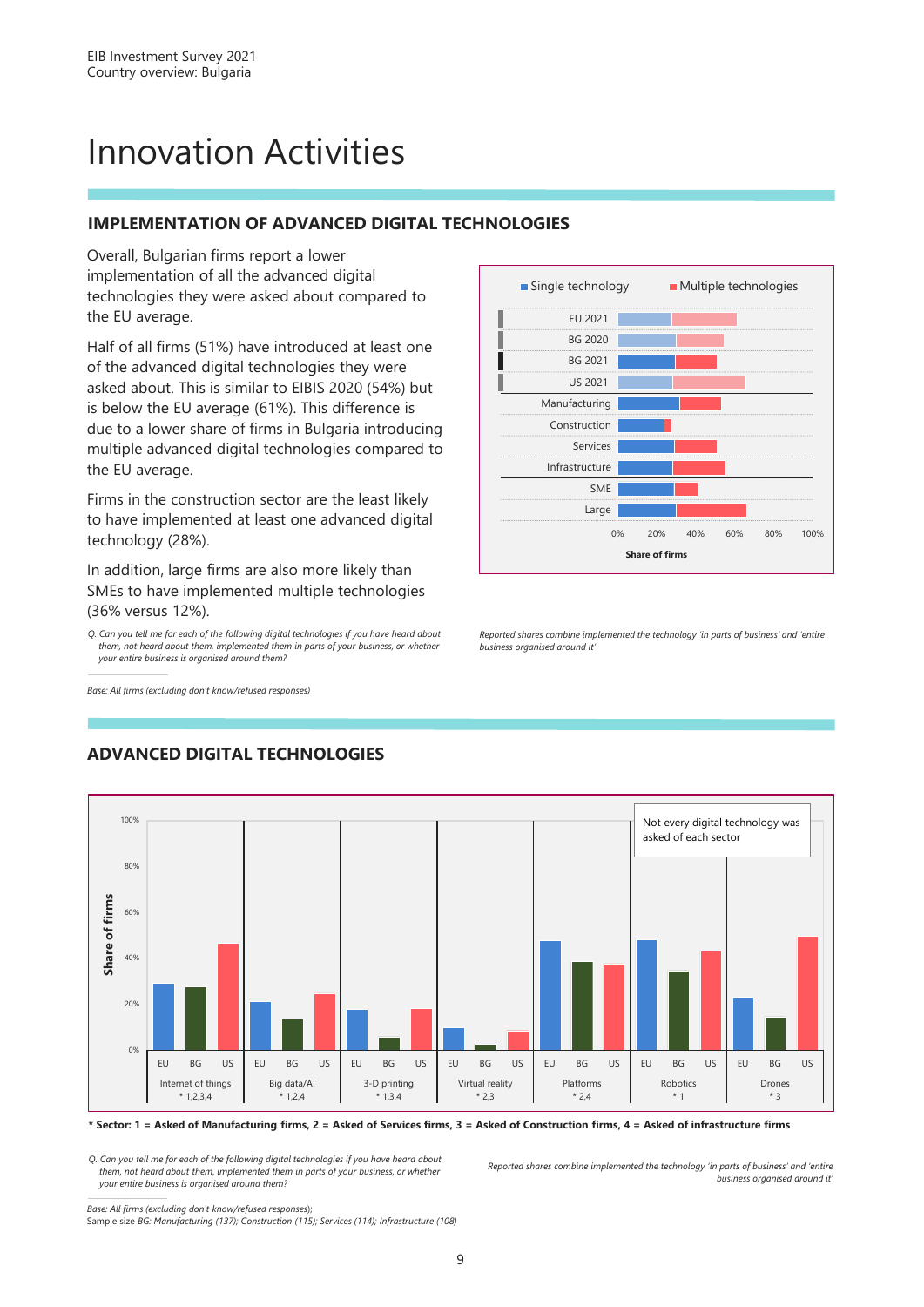# Drivers And Constraints

### **SHORT-TERM FIRM OUTLOOK**

Bulgarian firms remain on balance pessimistic about the political and regulatory climate, in line with the EU average. That said, expectations for the overall economic climate have become positive again (rising from  $-51\%$  to  $+4\%$ ) as well as the perception of business prospects in the sector (rising from -16% to +26%), the availability of internal finance (rising from -10% to +17%) and availability of external finance (rising from +3% to +18%). The short-term outlook in the EU as a whole is very similar to that perceived by Bulgarian firms.



*Q. Do you think that each of the following will improve, stay the same, or get worse over the next twelve months?*

*\*Net balance is the share of firms seeing improvement minus the share of firms seeing a deterioration*

*Base: All firms*



**SHORT-TERM FIRM OUTLOOK BY SECTOR AND SIZE** (NET BALANCE %)

*Base: All firms*

Firms are consistently more negative than positive about the political/regulatory climate in the country, but this perception is shared with firms across the EU.

SMEs and those in the construction sector are also most likely to be more negative than positive about the overall economic climate.

Large firms are more optimistic on balance about business prospects and the availability of external financing compared to SMEs firms.

The internal finance outlook is similar across sectors and size with the exception of the construction sector, where firms are markedly more pessimistic.

Firms operating in infrastructure are also most positive about their sector's business prospects and their availability of external financing compared to other firms, while the construction sector firms are least optimistic.

*Please note: green figures are positive, red figures are negative*

*Q. Do you think that each of the following will improve, stay the same, or get worse over the next twelve months?*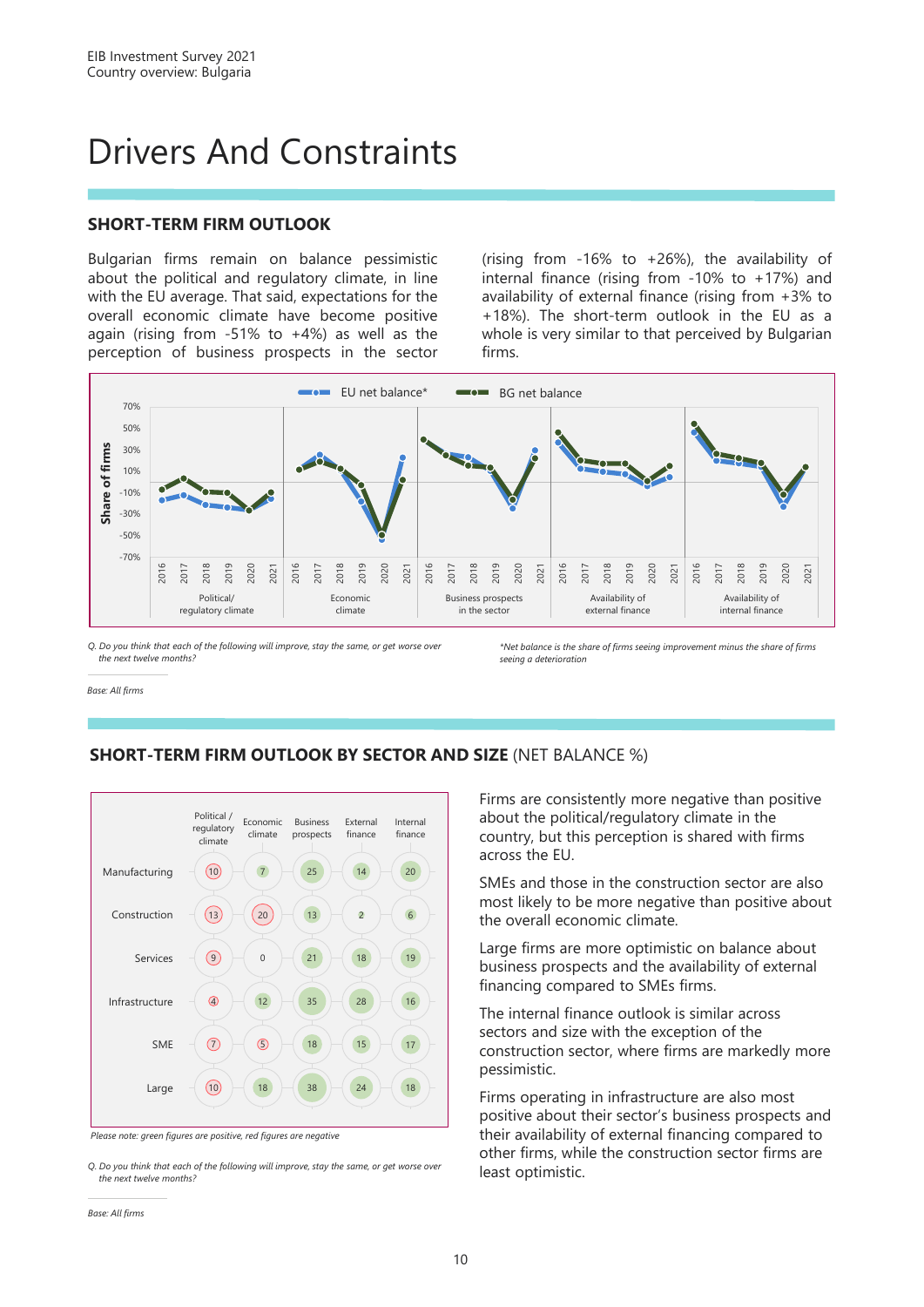# Drivers And Constraints

#### **LONG-TERM BARRIERS TO INVESTMENT**

Overall Bulgarian firms' perception of the obstacles to investment is similar to EIBIS 2020. The availability of skilled staff (81%) is the most cited long-term barrier to investment, followed by the uncertainly about the future (77%). Both of these barriers are in line with the EU averages. The share of firms seeing the uncertainty about the future as barrier has fallen in Bulgaria and across the EU since EIBIS 2020. Overall, uncertainty about the future is perceived as a more common barrier

by construction firms (91%) compared to other sectors (ranging from 71% to 79%).

Bulgarian firms' perceptions about investment obstacles are in line with the EU average. Access to digital infrastructure is an exception with 35% of Bulgarian firms perceiving it as an obstacle to investment compared to 45% in the EU.



*Q. Thinking about your investment activities in Bulgaria, to what extent is each of the following an obstacle? Is it a major obstacle, a minor obstacle or not an obstacle at all?*

*Base: All firms (data not shown for those who said not an obstacle at all/don't know/refused)*





*Q. Thinking about your investment activities in Bulgaria, to what extent is each of the following an obstacle? Is it a major obstacle, a minor obstacle or not an obstacle at all?*

*Reported shares combine 'minor' and 'major' obstacles into one category*

*Base: All firms (data not shown for those who said not an obstacle at all/don't know/refused)*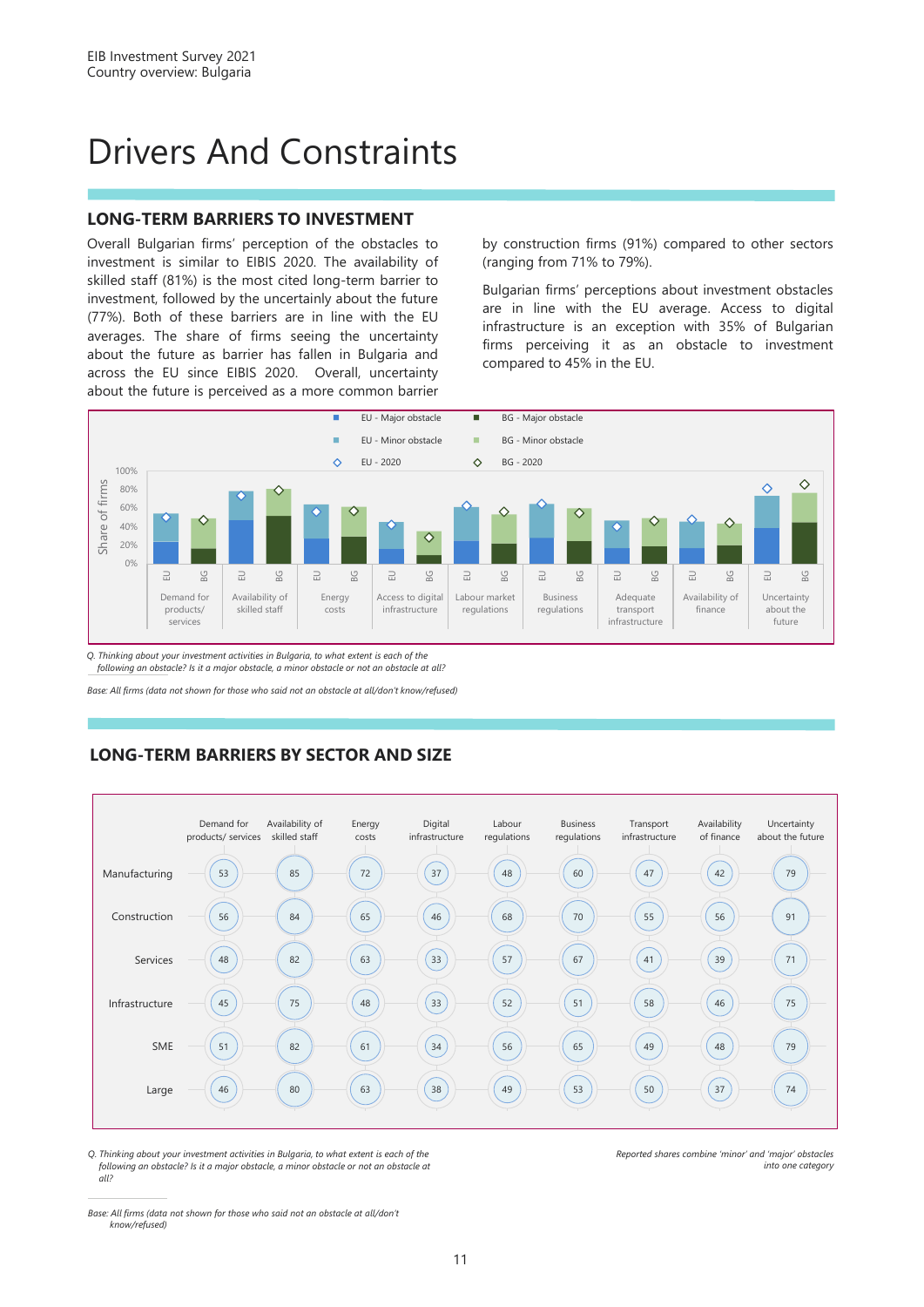### Investment Finance

### **SOURCE OF INVESTMENT FINANCE**

Firms in Bulgaria financed the majority of their investment in 2020 using internal funds (73%), which is was higher than the EU average and what was reported in EIBIS 2020 (63% and 67% respectively).

Firms working in the construction sector report the largest share of investment to have been funded through internal funds (83%).

Moreover, external finance made up a quarter of the overall investment finance (26%), which is below the EU average of 35%.

Large firms report a higher share of external financing than SMEs (32% vs 23% respectively).



*Q. What proportion of your investment was financed by each of the following?*

*Base: All firms who invested in the last financial year (excluding don't know/ refused responses)*





*Q. Approximately what proportion of your external finance does each of the following represent?*

*\*Loans from family, friends or business partners*

*Base: All firms who used external finance in the last financial year (excluding don't know/refused responses)*

Bulgarian firms continued to fund the majority of their investments through bank loans (39%). This is in line with EIBIS 2020 (40%), but remains below the current EU average (56%). Other types of bank financing made up around one third (30%) of the external financing in the country. This share is above the average for the EU (10%).

A higher share of SMEs funded their investments through other bank finance compared to large firms (37% versus 22%). Similarly, more services and construction firms (39% and 38% respectively) funded their investments through other bank financing compared to infrastructure and manufacturing firms (29%% and 24% respectively).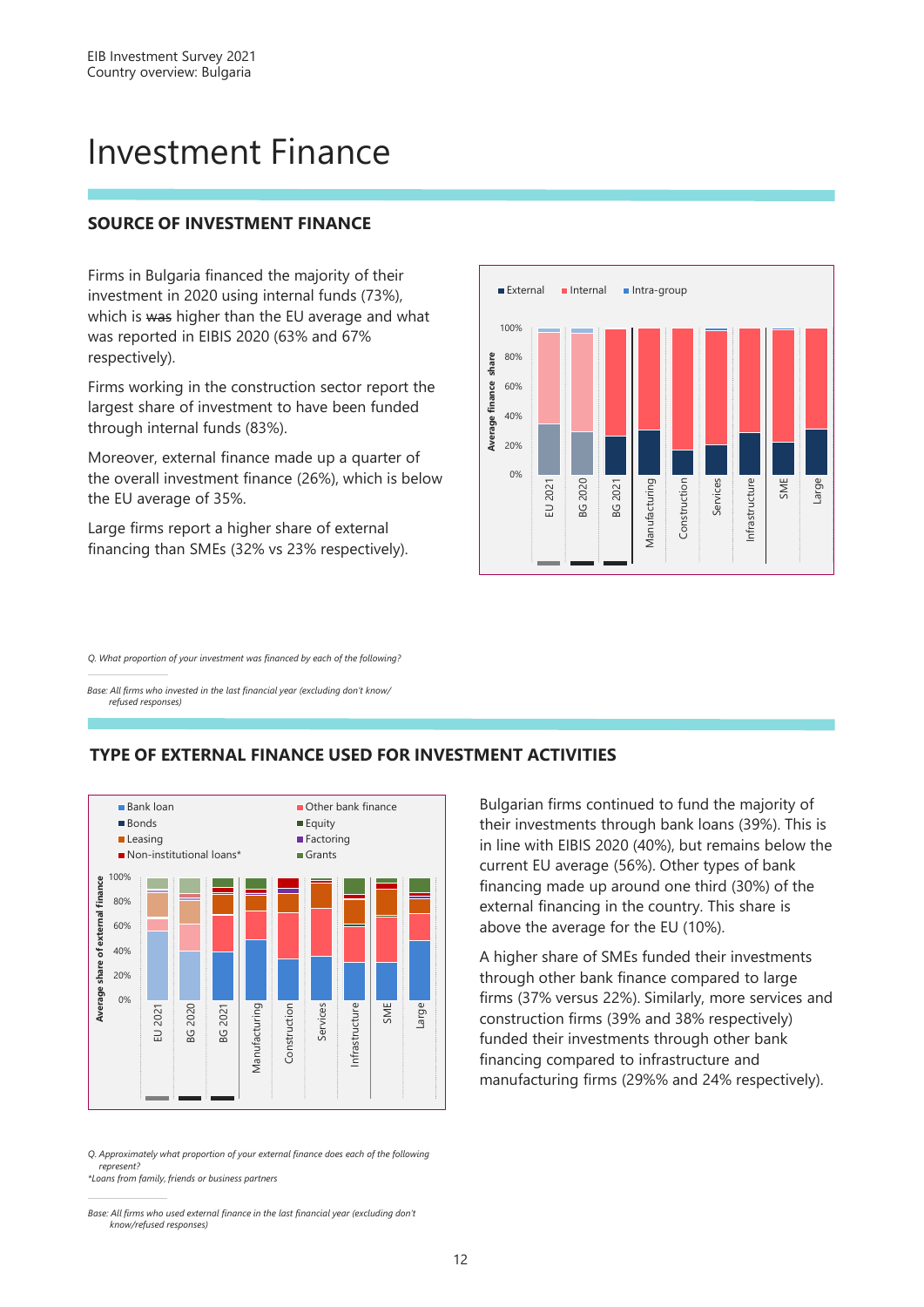## Investment Finance

### **ACTIONS TAKEN AS A RESULT OF COVID-19**

In response to the pandemic, 12% of all firms in the country claim they have increased debt. This is slightly below the average for the EU (16%).

Large firms were slightly more likely to increase their debt positioning as a result of the COVID-19 pandemic (15%) than SMEs (11%).



*Q. Has your company taken any of the following actions as a result of the COVID-19 pandemic?*

*Base: All firms (excluding don't know/refused responses)*



#### **SHARE OF FIRMS RECEIVING FINANCIAL SUPPORT IN RESPONSE TO COVID-19**

43% of Bulgarian firms report having received financial support in response to the COVID-19 pandemic, fewer than across the EU as a whole (56%).

Large firms were more likely to receive some financial support than SMEs (51% vs 37% respectively).

Subsidies that do not need to be paid back were the main form of financial support in response to COVID-19, especially among large businesses (43% vs 29% for SMEs).

The share of subsidized or guaranteed loans taken by Bulgarian firms (3%) was substantially lower than what is reported by EU peers (17%).

*Q. Since the start of the pandemic, have you received any financial support in response to COVID-19? This can include finance from a bank or other finance provider, or government-backed finance*

*Base: All firms (excluding don't know/refused responses)*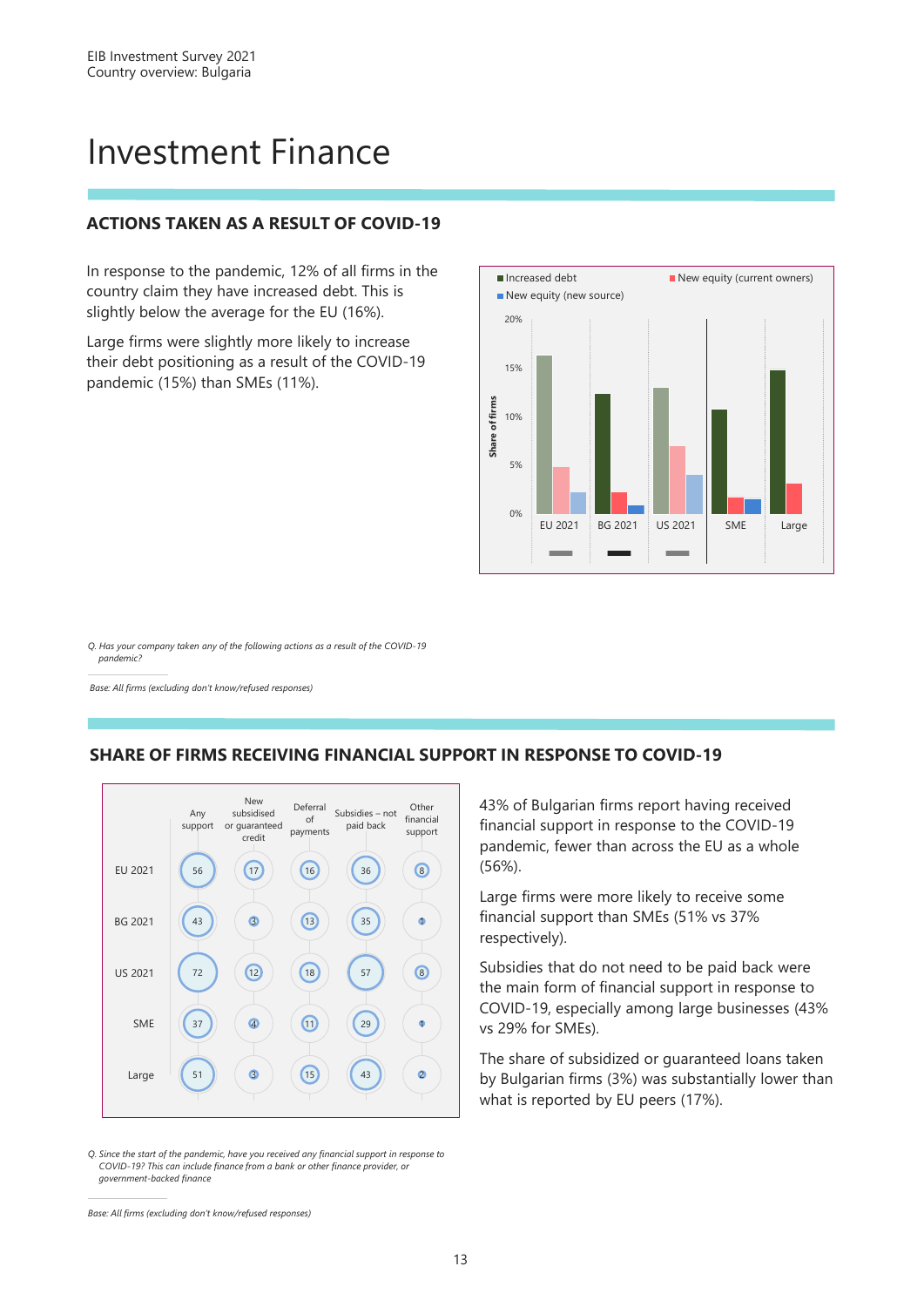# Access To Finance

#### **DISSATISFACTION WITH EXTERNAL FINANCE RECEIVED**

Firms that used external finance in 2020 are generally satisfied with the finance received. The highest proportions of dissatisfaction are with the collateral requirements (9%) and cost of finance (7%), which is slightly above the dissatisfaction levels in the EU (6% and 5% respectively).



*Q. How satisfied or dissatisfied are you with …?*

*Base: All firms who used external finance in the last financial year (excluding don't know/refused responses)* 

#### **DISSATISFACTION BY SECTOR AND SIZE (%)**



As mentioned above, overall dissatisfaction levels are low, with the highest levels of dissatisfaction mentioned regarding the collateral requirements and cost of financing especially among SMEs (both cited by 11% of all firms who used external finance in 2020). In comparison, large firms are much less worried about cost (1%) and collateral (6%).

*Q. How satisfied or dissatisfied are you with …?*

*\*\*Caution small base*

*Base: All firms who used external finance in the last financial year (excluding don't know/refused responses)*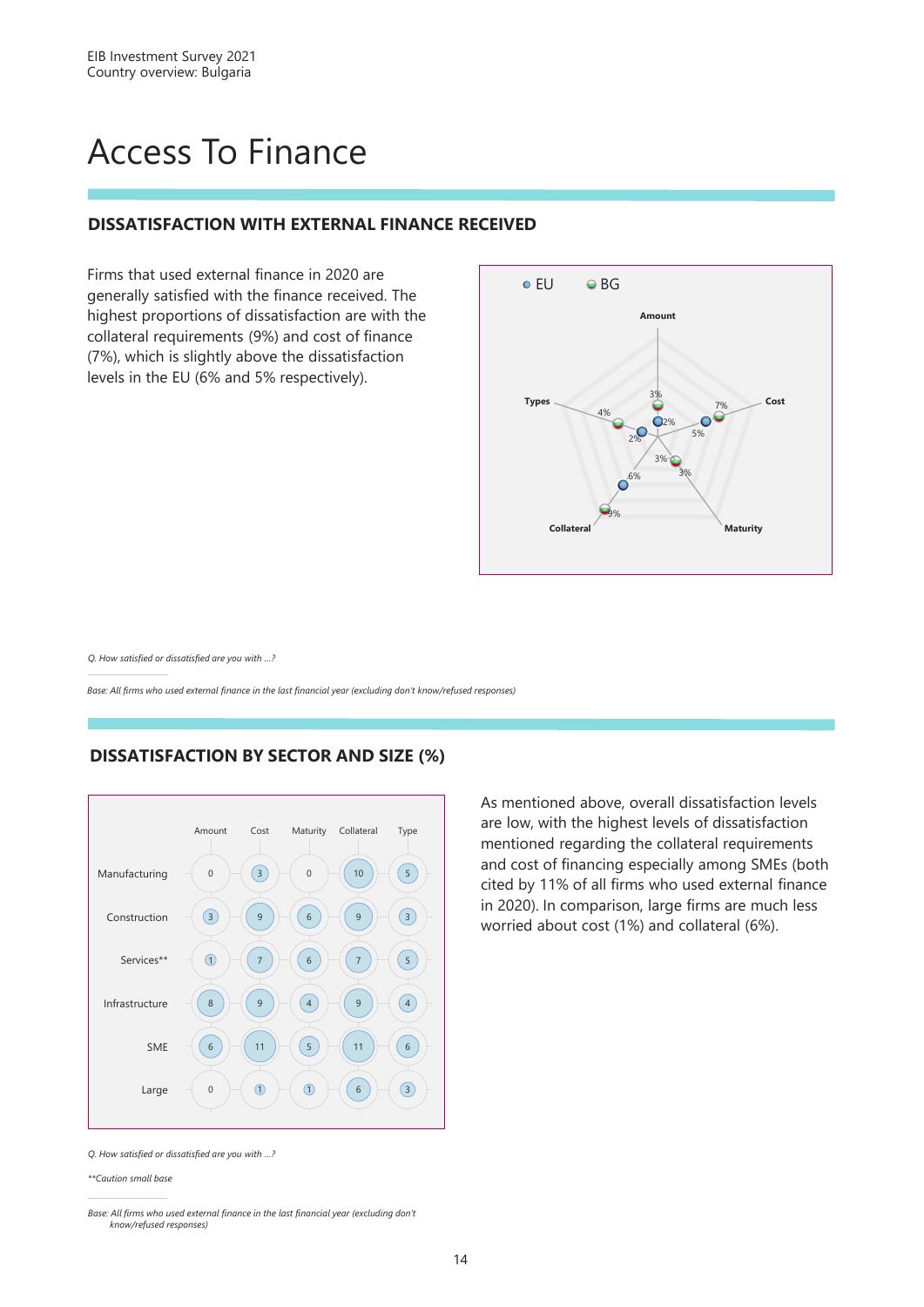# Access To Finance

#### **SHARE OF FINANCE CONSTRAINED FIRMS**

Remarkably, 9% of firms in Bulgaria can be considered financially constrained, in line with what was reported in EIBIS 2020 and above the EU average of 5%.

The infrastructure sector has the highest share of financially constrained firms (16%) while the manufacturing sector has the lowest (4%).



*Finance constrained firms include: those dissatisfied with the amount of finance obtained (received less), firms that sought external finance but did not receive it (rejected) and those who did not seek external finance because they thought borrowing costs would be too high (too expensive) or they would be turned down (discouraged)*

*Base: All firms (excluding don't know/refused responses)*

### **FINANCING CONSTRAINTS OVER TIME**



The share of Bulgarian firms experiencing financial constraints in terms of external finance is similar in EIBIS 2021 and EIBIS 2020. Over the last 6 waves of this survey, Bulgarian firms have constantly been – on average – more finance-constrained than EU firms.

*Base: All firms (excluding don't know/refused responses)*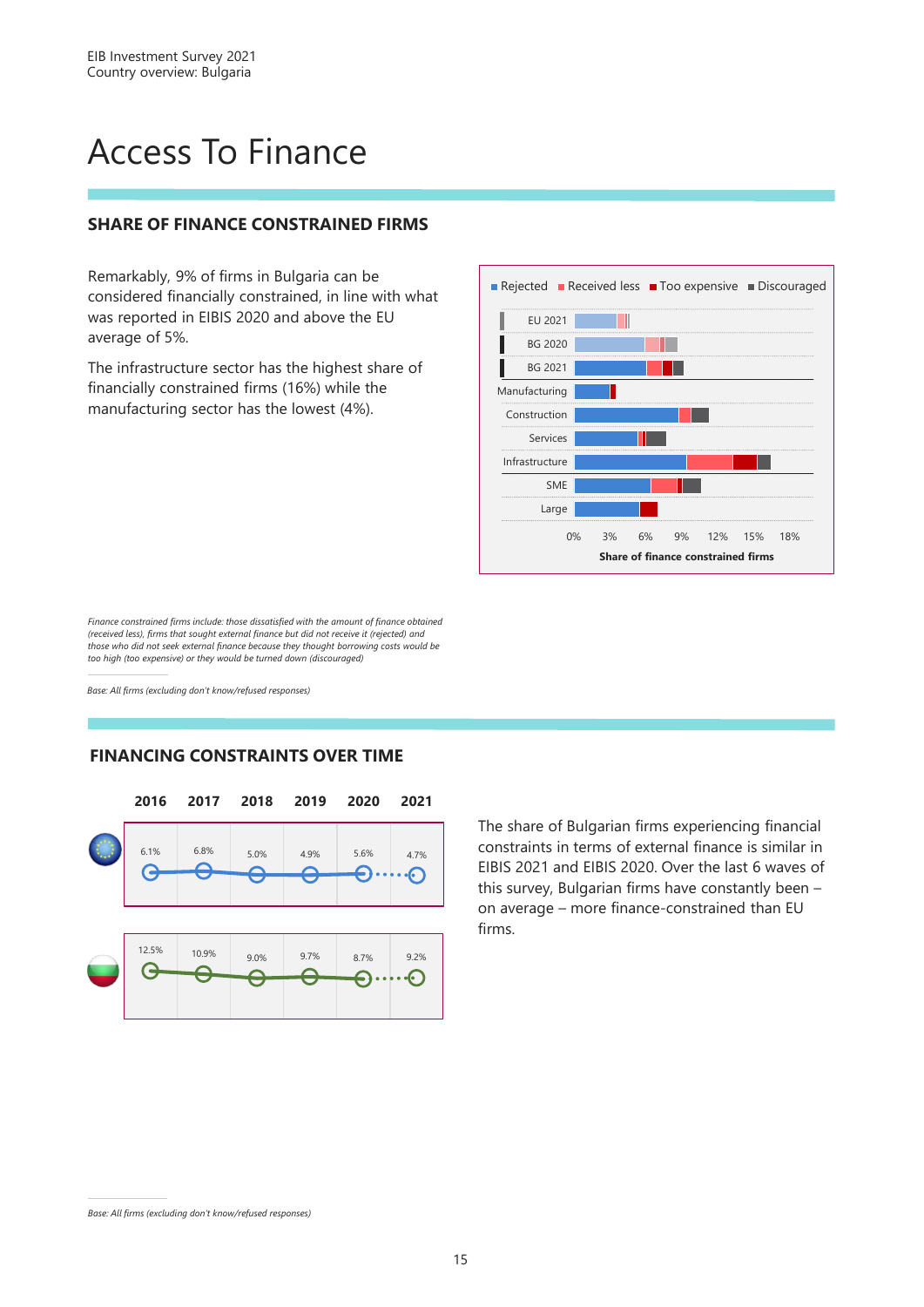# Climate Change and Energy Efficiency

### **IMPACT OF CLIMATE CHANGE – PHYSICAL RISK**

Half of all firms in Bulgaria (50%) say that climate change is currently having an impact on their business. This is in-line with what was reported in EIBIS 2020 and slightly below the EU average (58%).

Nearly three fifths of infrastructure and construction firms say that weather events are having an impact on their business and more than a quarter in both sectors say it is having a major impact (28% and 27% respectively). There is no significant difference between large and small firms.



*Q. Thinking about climate change and the related changes in weather patterns, would you say these weather events currently have a major impact, a minor impact or no impact at all on your business?* 

*Base: All firms (excluding don't know / refused responses)*

#### **IMPACT OF CLIMATE CHANGE – RISKS ASSOCIATED WITH THE TRANSITION TO A NET ZERO EMISSION ECONOMY OVER THE NEXT FIVE YEARS**



*Q. Thinking about your company, what impact do you expect this transition to stricter climate standards and regulations will have on your company over the next five years?*

63% of firms in Bulgaria think that the transition to a stricter climate standards and regulations will have no impact on their company over the next 5 years, which is higher than the EU average of 41%. However, firms that are starting to internalise the impact associated with the transition are more likely to see it as a risk rather than an opportunity (24% compared to 13%).

Infrastructure and construction firms are more likely to consider the transition to a net zero emission economy as a risk (41% and 31% respectively) than firms in the services and manufacturing sectors (both at 16%).

*Base: All firms (excluding don't know / refused responses)*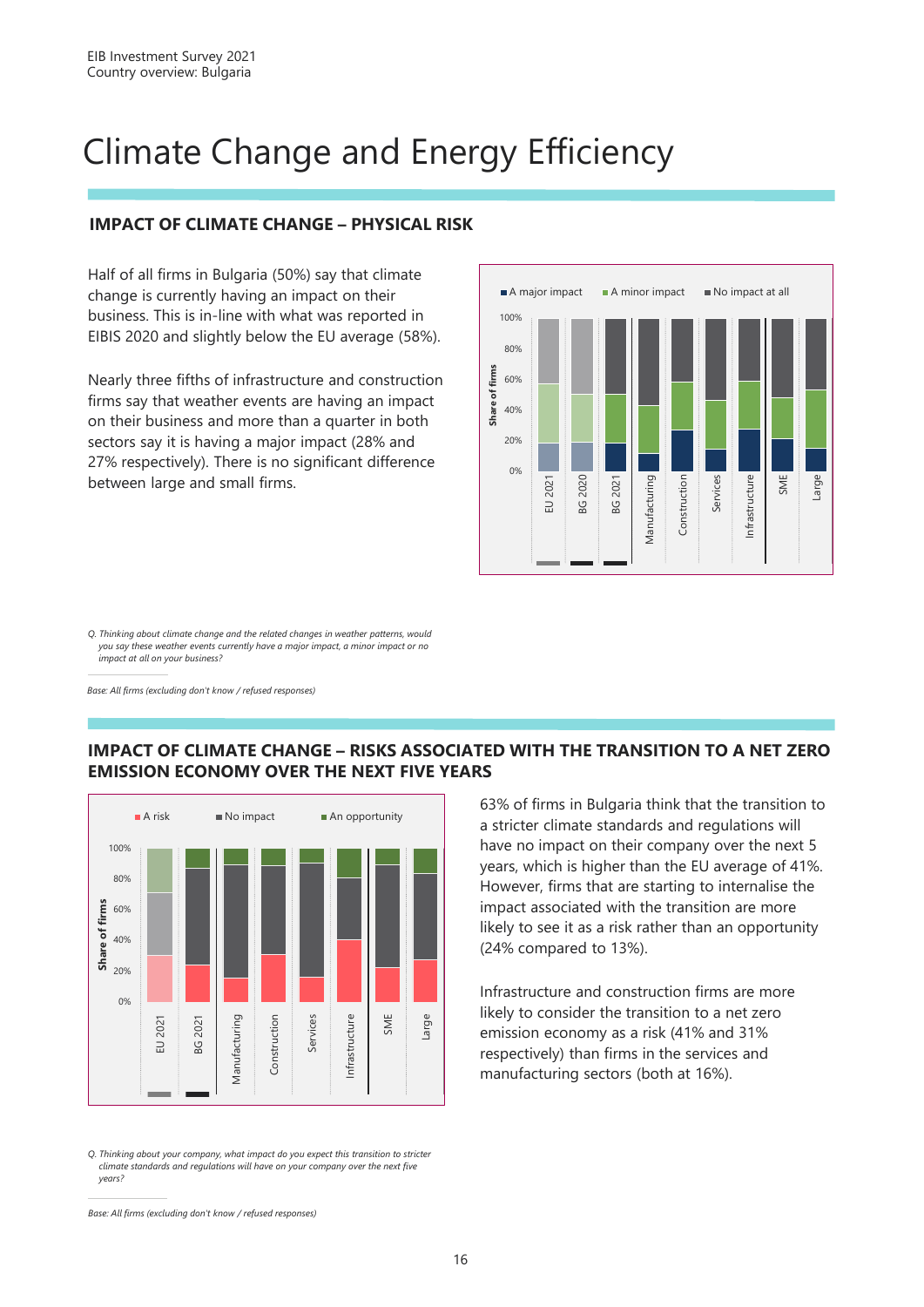# Climate Change and Energy Efficiency

### **INVESTMENT PLANS TO TACKLE CLIMATE CHANGE IMPACT**

Nearly a quarter (23%) of firms in Bulgaria have already made investments to tackle the impact of climate change and a third (33%) plan to invest in the future. These shares are well below the EU average shares, where 43% of firms have already invested and 47% plan to invest in the future.

Consistent with their perception of climate risks, infrastructure firms are more likely than other sectors to have already invested (32%) and to be planning to invest in measures that tackle climate change impact (47%).

When comparing firms based on their size, 37% of large firms have already invested, while the share of SMEs is much lower (14%).

60% Infrastructure **C**-EU 2021 US 2021 40% Construction **Plan to invest** Plan to invest **G**Large BG 2021 **BG 2020 SMF** Manufacturing  $20%$ Services 0% 0% 20% 40% 60% **Already Invested**

*Q. Now thinking about investments to tackle the impacts of weather events and to deal with the process of reduction in carbon emissions, which of the following applies?*

*Base: All firms (excluding don't know/refused responses)*





*Q. What proportion of the total investment in the last financial year was primarily for measures to improve energy efficiency in your organisation?*

*Base: All firms (for share of firms investing)*

*Base: All firms who have invested in the last financial year (excluding don't know/refused responses) (average share of investment)*

More than a quarter (28%) of Bulgarian firms invested in measures to improve energy efficiency in 2020, fewer than what was reported in EIBIS 2020 (37%) and below the EU average (37%). However, the share of total investments in Bulgaria (13%) is slightly above the share of investments in the EU (9%).

Large firms (43%) continued to be more likely than SMEs (19%) to invest in measures to improve energy efficiency, but the share of their total investments is similar (14% and 12% respectively).

Infrastructure and manufacturing firms invested a higher share (16% and 15% respectively) of their investment in measures to improve energy efficiency than construction and services firms (both at 7%).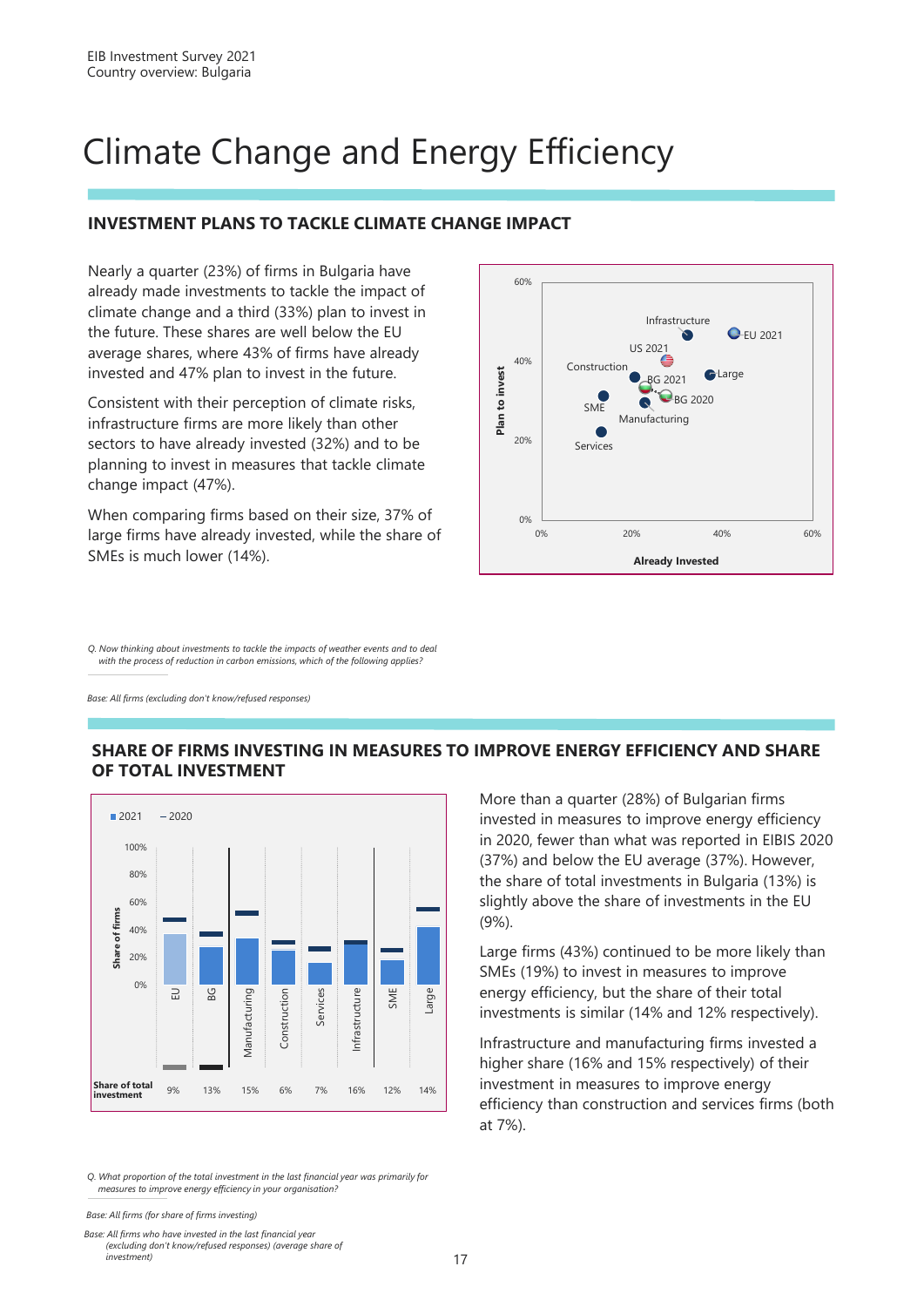# Firm management, climate targets, gender balance and employment

### **FIRM MANAGEMENT, CLIMATE TARGETS AND GENDER BALANCE**

Three quarters of firms in Bulgaria linked individual performance to pay (76%) and strove for gender balance (75%) in 2020. These shares are slightly above the EU average (67% and 60% respectively).

In addition, 37% of firms set and monitored internal targets on carbon emissions and energy consumption in 2020, a share that is below the EU average (46%).

43% of firms in the country also claim to have used a strategic monitoring system, which is also below the average for the EU (55%).



*Q. In 2020, did your company…?*

*Base: All firms (excluding don't know/refused responses)*

### **CHANGE IN EMPLOYMENT DURING COVID-19**



*Q. How many people does your company employ either full or part time at all its locations, including yourself?*

*Q. How many people did your company employ either full or part time at all its locations at the beginning of 2020, before the COVID-19 pandemic?* 

*Base: All firms (excluding don't know/refused responses)*

Overall, firms in Bulgaria have not experienced a large change in employment as a result of COVID-19, similarly to the rest of the EU.

However, employment levels of SMEs were more affected than those of large firms: the number of employees in SMEs dropped by an average of 3% while there was no change for large firms.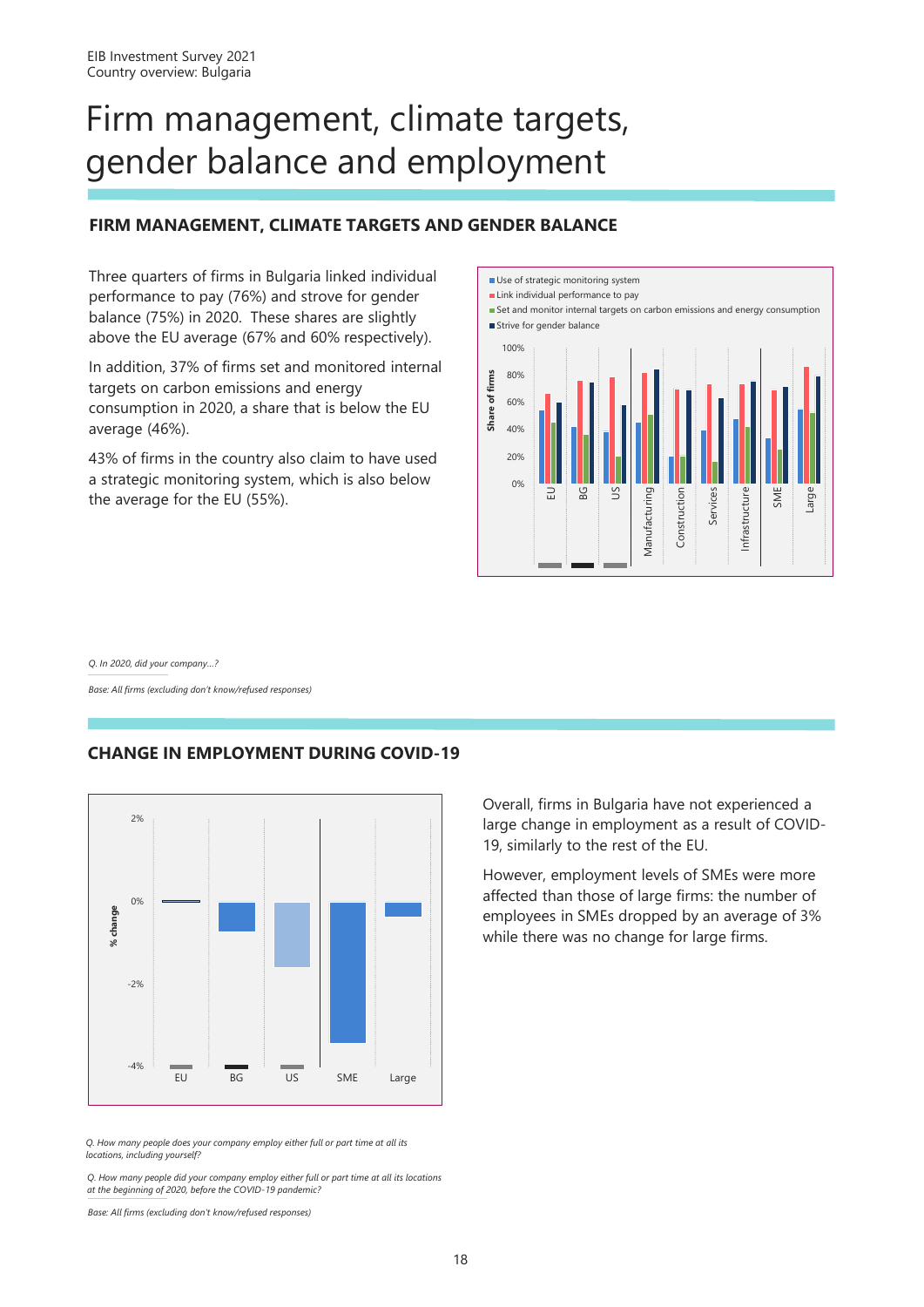# EIBIS 2021 – Country Technical Details

### **SAMPLING TOLERANCES APPLICABLE TO PERCENTAGES AT OR NEAR THESE LEVELS**

The final data are based on a sample, rather than the entire population of firms in Bulgaria, so the percentage results are subject to sampling tolerances. These vary with the size of the sample and the percentage figure concerned.

|                                                                                                      |                   | $EU \cdot US$ | <b>BG</b> | Manufacturing Construction Services Infrastructure SME Large |       |         |       |  | BG                     | EU vs Constr SME vs<br>vs Manuf: Large                                                                                        |         |
|------------------------------------------------------------------------------------------------------|-------------------|---------------|-----------|--------------------------------------------------------------|-------|---------|-------|--|------------------------|-------------------------------------------------------------------------------------------------------------------------------|---------|
|                                                                                                      | (11920)(802)      |               | (480)     | (137)                                                        | (115) | (114)   | (109) |  |                        | $\vdots$ (391) $\vdots$ (89) $\vdots$ (11920 vs (115 vs $\vdots$ (391 vs $\vdots$<br>480) $\vdots$ 137) $\vdots$ 89) $\vdots$ |         |
| : 10% or : 1.1% : 3.5% 2.8%                                                                          |                   |               |           | 4.6%                                                         | 5.1%  | $5.7\%$ | 5.7%  |  | $3.0\%$ 5.4% 3.0% 6.9% |                                                                                                                               | $6.2\%$ |
| $\begin{array}{ c c c c c c }\n \hline \text{30\% or} & 1.7\% & 5.3\% & 4.3\% \\ \hline \end{array}$ |                   |               |           | 7.0%                                                         | 7.8%  | $8.6\%$ | 8.6%  |  |                        | $4.6\%$ 8.3% 4.6% 10.5% 9.5%                                                                                                  |         |
| :50%                                                                                                 | $1.8\%$ 5.8% 4.7% |               |           | 7.6%                                                         | 8.6%  | $9.4\%$ | 9.4%  |  |                        | 5.0% 9.1% 5.0% 11.4% 10.3%                                                                                                    |         |

#### **GLOSSARY**

| Investment                 | A firm is considered to have invested if it spent more than EUR 500 per employee on :<br>investment activities with the intention of maintaining or increasing the company's future<br>earnings. |
|----------------------------|--------------------------------------------------------------------------------------------------------------------------------------------------------------------------------------------------|
| : Investment cycle         | Based on the expected investment in current financial year compared to last one, and the<br>proportion of firms with a share of investment greater than EUR 500 per employee.                    |
| Manufacturing sector       | Based on the NACE classification of economic activities, firms in group C (Manufacturing).                                                                                                       |
| <b>Construction sector</b> | Based on the NACE classification of economic activities, firms in group F (Construction).                                                                                                        |
| <b>Services sector</b>     | Based on the NACE classification of economic activities, firms in group G (wholesale and<br>retail trade) and group I (accommodation and food Services activities).                              |
| Infrastructure sector      | Based on the NACE classification of economic activities, firms in groups D and E (utilities),<br>group H (transportation and storage) and group J (information and communication).               |
| : SME                      | Firms with between 5 and 249 employees.                                                                                                                                                          |
| : Large firms              | Firms with at least 250 employees.                                                                                                                                                               |

*Note: the EIBIS 2021 country overview refers interchangeably to 'the past/last financial year' or to '2020'. Both refer to results collected in EIBIS 2021, where the question is referring to the past financial year, with the majority of the financial year in 2020 in case the financial year is not overlapping with the calendar year 2020.*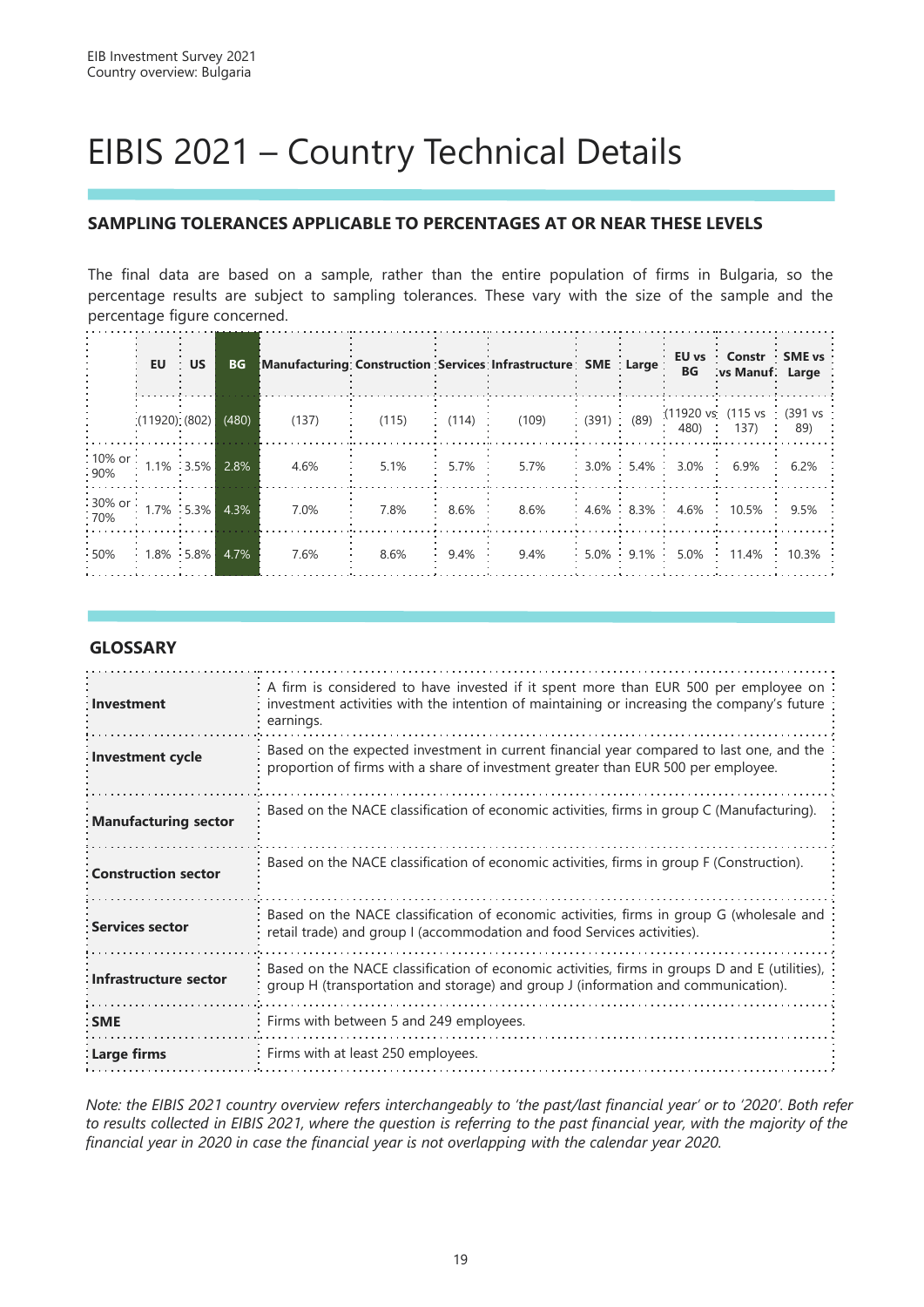# EIBIS 2021 – Country Technical Details

The country overview presents selected findings based on telephone interviews with 480 firms in Bulgaria (carried out between March and July 2021).

| <b>Base definition and page reference</b>                                       | $\sim$<br>ш. | $\overline{a}$<br>SU | /2020<br>ဖြွှ ချွံ့ |     |                                  |  |                  |      |
|---------------------------------------------------------------------------------|--------------|----------------------|---------------------|-----|----------------------------------|--|------------------|------|
| All firms, p. 2, p. 6, p. 7, p. 10, p. 11                                       | 11920/11971  | 802                  | 480/480             |     | 137 : 115 : 114 : 109 : 391      |  |                  | : 89 |
| All firms (excluding 'Company didn't exist three<br>years ago' responses), p. 6 | 11910/11949  | 802                  | 480/480             |     | 137 : 115 : 114 : 109 : 391      |  |                  | - 89 |
| All firms (excluding don't know/refused responses), :<br>in 2                   | 11620/11634  | 768                  | 471/465             |     | 136 : 112 : 110 : 108 : 383 : 88 |  |                  |      |
| All firms (excluding don't know/refused responses), :<br>$p.4$ (top)            | 11860/NA     | 800                  | 479/NA              | 137 | : 115 : 113 : 109                |  | $\therefore$ 390 | 89   |

**BASE SIZES** *(\*Charts with more than one base; due to limited space, only the lowest base is shown)*

|                                                                                                           | ᄜ           |     | ี ∾     |     |       |            |     |     |    |
|-----------------------------------------------------------------------------------------------------------|-------------|-----|---------|-----|-------|------------|-----|-----|----|
| All firms, p. 2, p. 6, p. 7, p. 10, p. 11                                                                 | 11920/11971 | 802 | 480/480 | 137 | 115   | 114        | 109 | 391 | 89 |
| All firms (excluding 'Company didn't exist three                                                          | 11910/11949 | 802 | 480/480 | 137 | 115   | 114        | 109 | 391 | 89 |
| years ago' responses), p. 6<br>All firms (excluding don't know/refused responses),                        | 11620/11634 | 768 | 471/465 | 136 | 112   | 110        | 108 | 383 | 88 |
| p. 2                                                                                                      |             |     |         |     |       |            |     |     |    |
| All firms (excluding don't know/refused responses),<br>$p.4$ (top)                                        | 11860/NA    | 800 | 479/NA  | 137 | 115   | 113        | 109 | 390 | 89 |
| All firms (excluding don't know/refused responses),<br>p. 4 (bottom)                                      | 11891/NA    | 802 | 480/NA  | 137 | 115   | 114        | 109 | 391 | 89 |
| All firms (excluding don't know/refused responses),                                                       | 11814/11971 | 768 | 476/480 | 137 | 114   | 111        | 109 | 387 | 89 |
| p. 5 (top)<br>All firms (excluding don't know/refused responses),                                         | 11760/0     | 766 | 475/0   | 137 | 114   | 110        | 109 | 386 | 89 |
| p. 5 (bottom)<br>All firms (excluding don't know/refused responses),                                      |             |     |         |     |       |            |     |     |    |
| p. 7 (top)<br>All firms (excluding don't know/refused responses),                                         | 11765/11727 | 793 | 475/468 | 137 | 115   | 110        | 108 | 387 | 88 |
| p. 8 (top)                                                                                                | 11648/11720 | 779 | 477/479 | 137 | 114   | 114        | 108 | 389 | 88 |
| All firms (excluding don't know/refused responses),<br>p. 8 (bottom)                                      | 8780/9039   | 618 | 349/388 | 108 | 82    | 72         | 83  | 267 | 82 |
| All firms (excluding don't know/refused responses),                                                       | 11891/11938 | 802 | 479/479 | 137 | : 115 | $\div$ 114 | 108 | 390 | 89 |
| All firms (excluding don't know/refused responses),<br>p. 13 (top)                                        | 11882/NA    | 777 | 479/NA  | 137 | 115   | 113        | 109 | 390 | 89 |
| All firms (excluding don't know/refused responses),                                                       | 11857/NA    | 775 | 480/NA  | 137 | 115   | 114        | 109 | 391 | 89 |
| p. 13 (bottom)<br>All firms (excluding don't know/refused responses),                                     | 11518/11477 | 743 | 465/466 | 136 | 108   | 110        | 106 | 378 | 87 |
| p. 15<br>All firms (excluding don't know/refused responses),                                              | 11849/11898 | 798 | 473/478 | 133 | 114   | 113        | 108 | 386 | 87 |
| p. 16 (top)<br>All firms (excluding don't know/refused responses),                                        |             |     |         |     |       |            |     |     |    |
| $p. 16$ (bottom)<br>All firms (excluding don't know/refused responses),                                   | 11384/NA    | 783 | 457/NA  | 133 | 108   | 110        | 101 | 372 | 85 |
| p. 17                                                                                                     | 11659/11739 | 775 | 475/470 | 137 | 114   | 110        | 109 | 387 | 88 |
| All firms (excluding don't know/refused responses),<br>p. 18 (top)*                                       | 11616/NA    | 774 | 469/NA  | 134 | 112   | 110        | 105 | 381 | 86 |
| All firms (excluding don't know/refused responses),<br>p. 18 (bottom)                                     | 11664/11402 | 794 | 470/448 | 135 | 113   | 111        | 106 | 383 | 87 |
| All firms who have invested in the last financial year<br>(excluding don't know/refused responses), p. 3  | 9670/10138  |     | 360/406 | 111 | 87    | 73         | 84  | 277 | 83 |
| (top)                                                                                                     |             | 674 |         |     |       |            |     |     |    |
| All firms who have invested in the last financial year<br>(excluding don't know/refused responses), p. 3  | 9523/9874   | 667 | 360/400 | 110 | 86    | 74         | 85  | 276 | 84 |
| (bottom)                                                                                                  |             |     |         |     |       |            |     |     |    |
| All firms who have invested in the last financial year<br>(excluding don't know/refused responses), p. 12 | 8675/9255   | 621 | 323/383 | 90  | 85    | 69         | 74  | 260 | 63 |
| All firms who have invested in the last financial year                                                    | 11920/11971 | 802 | 480/480 | 137 | 115   | 114        | 109 | 391 | 89 |
| (excluding don't know/refused responses)*, p. 17                                                          |             |     |         |     |       |            |     |     |    |
| All firms who used external finance in the last<br>financial year (excluding don't know/refused           | 4003/4354   | 284 | 132/162 | 43  | 34    | 22         | 32  | 98  | 34 |
| responses), p. 12.<br>All firms who used external finance in the last                                     |             |     |         |     |       |            |     |     |    |
| financial year (excluding don't know/refused<br>responses), p. 14*.                                       | 3964/4310   | 281 | 132/159 | 44  | 33    | 22         | 31  | 98  | 33 |